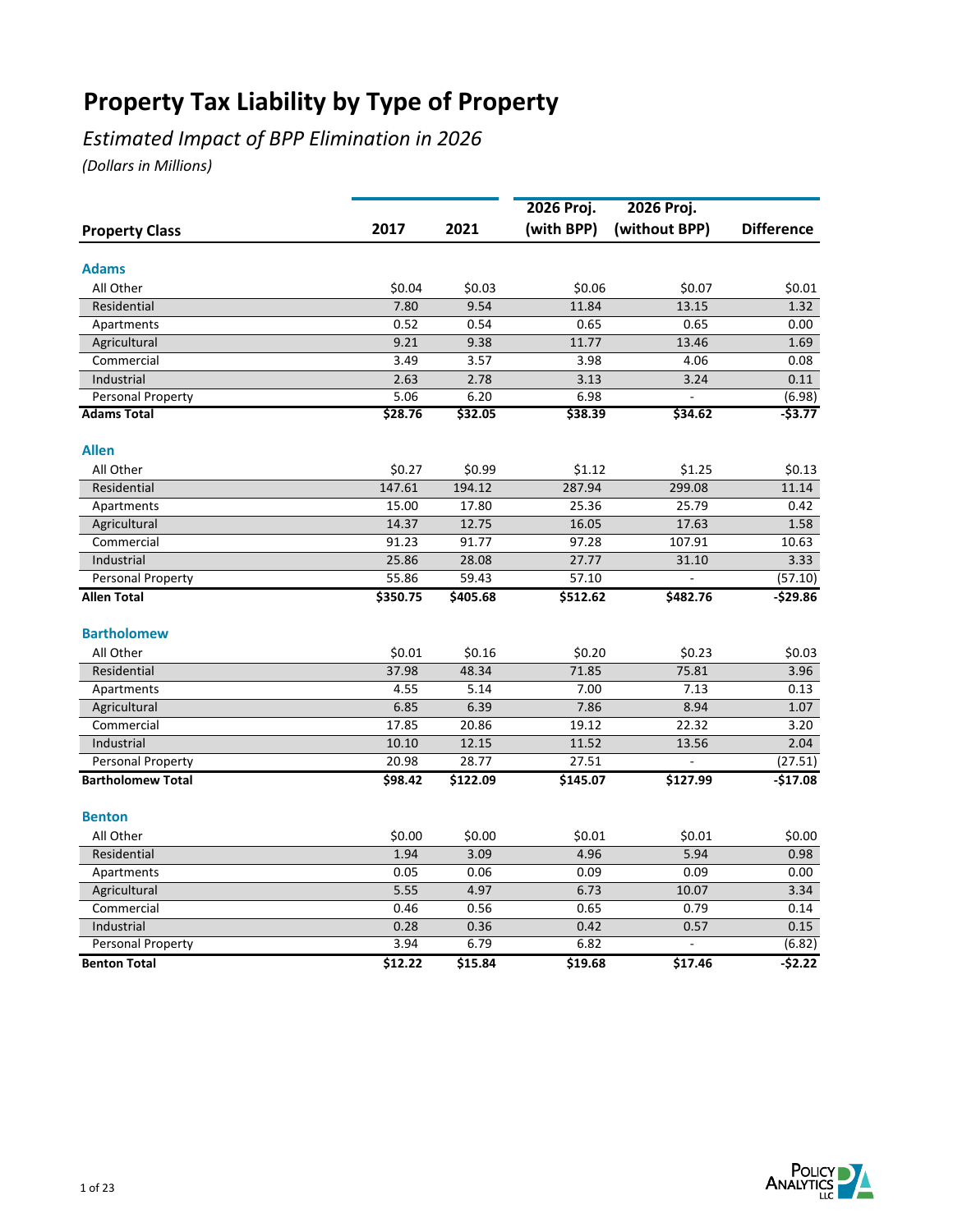## *Estimated Impact of BPP Elimination in 2026*

|                            |                |          | 2026 Proj. | 2026 Proj.     |                   |
|----------------------------|----------------|----------|------------|----------------|-------------------|
| <b>Property Class</b>      | 2017           | 2021     | (with BPP) | (without BPP)  | <b>Difference</b> |
| <b>Blackford</b>           |                |          |            |                |                   |
| All Other                  | \$0.00         | \$0.00   | \$0.00     | \$0.00         | \$0.00            |
| Residential                |                | 3.56     | 4.24       | 4.54           | 0.31              |
| Apartments                 |                | 0.19     | 0.24       | 0.24           | 0.00              |
|                            | $\blacksquare$ | 2.64     | 3.60       | 3.76           | 0.16              |
| Agricultural<br>Commercial | $\blacksquare$ | 0.92     | 0.98       | 1.02           | 0.04              |
| Industrial                 |                | 0.95     | 1.00       | 1.02           | 0.02              |
| Personal Property          |                | 3.38     | 3.71       |                | (3.71)            |
| <b>Blackford Total</b>     | \$0.00         | \$11.66  | \$13.76    | \$10.58        | $-53.18$          |
|                            |                |          |            |                |                   |
| <b>Boone</b>               |                |          |            |                |                   |
| All Other                  | \$0.04         | \$0.23   | \$0.07     | \$0.07         | \$0.00            |
| Residential                | 57.38          | 77.53    | 97.96      | 101.36         | 3.40              |
| Apartments                 | 4.80           | 5.45     | 6.30       | 6.54           | 0.23              |
| Agricultural               | 8.41           | 7.06     | 8.44       | 8.98           | 0.54              |
| Commercial                 | 11.51          | 16.93    | 23.25      | 24.71          | 1.47              |
| Industrial                 | 12.73          | 19.81    | 26.56      | 29.38          | 2.82              |
| Personal Property          | 7.00           | 10.21    | 9.10       | $\overline{a}$ | (9.10)            |
| <b>Boone Total</b>         | \$101.96       | \$137.32 | \$171.67   | \$171.04       | $-50.63$          |
| <b>Brown</b>               |                |          |            |                |                   |
| All Other                  | \$0.02         | \$0.00   | \$0.00     | \$0.00         | \$0.00            |
| Residential                | 10.59          | 10.73    | 13.90      | 14.21          | 0.32              |
| Apartments                 | 0.08           | 0.08     | 0.09       | 0.09           | 0.00              |
| Agricultural               | 1.36           | 1.49     | 2.02       | 2.06           | 0.05              |
| Commercial                 | 1.23           | 1.21     | 1.38       | 1.42           | 0.04              |
| Industrial                 | 0.02           | 0.02     | 0.02       | 0.02           | 0.00              |
| Personal Property          | 0.45           | 0.47     | 0.48       |                | (0.48)            |
| <b>Brown Total</b>         | \$13.75        | \$13.99  | \$17.89    | \$17.81        | $-50.08$          |
| <b>Carroll</b>             |                |          |            |                |                   |
| All Other                  | \$0.00         | \$0.00   | \$0.00     | \$0.00         | \$0.00            |
| Residential                | 5.98           | 7.43     | 8.37       | 9.16           | 0.79              |
| Apartments                 | 0.05           | 0.08     | 0.09       | 0.10           | 0.00              |
| Agricultural               | 6.06           | 4.92     | 5.20       | 5.88           | 0.68              |
| Commercial                 | 1.14           | 1.22     | 1.10       | 1.22           | 0.12              |
| Industrial                 | 0.52           | 0.68     | 0.59       | 0.68           | 0.09              |
| Personal Property          | 2.09           | 3.05     | 2.63       |                | (2.63)            |
| <b>Carroll Total</b>       | \$15.87        | \$17.42  | \$17.99    | \$17.04        | $-50.95$          |

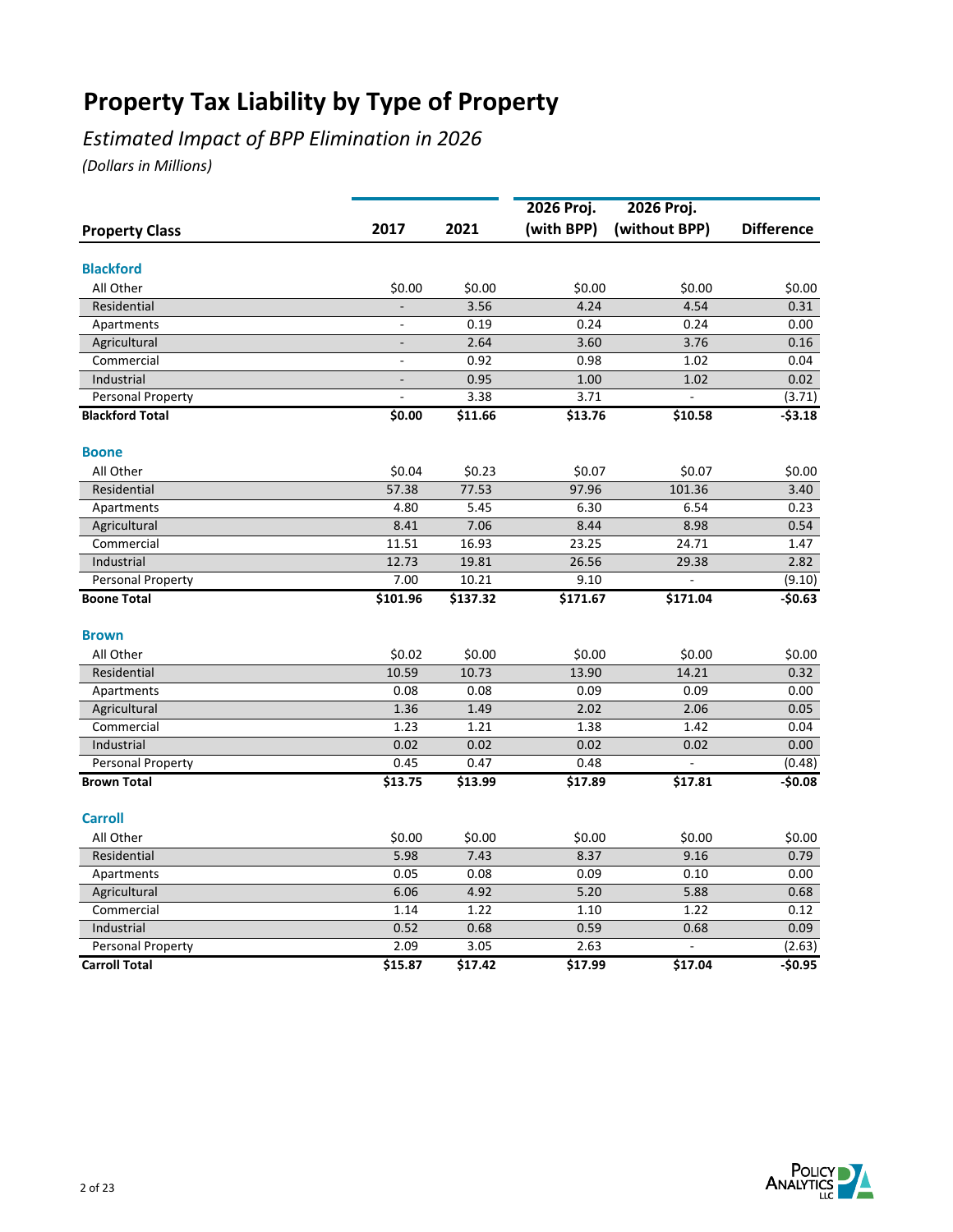## *Estimated Impact of BPP Elimination in 2026*

|                       |          |          | 2026 Proj. | 2026 Proj.    |                   |
|-----------------------|----------|----------|------------|---------------|-------------------|
| <b>Property Class</b> | 2017     | 2021     | (with BPP) | (without BPP) | <b>Difference</b> |
| Cass                  |          |          |            |               |                   |
| All Other             | \$0.02   | \$0.01   | \$0.10     | \$0.12        | \$0.02            |
| Residential           | 8.98     | 10.79    | 14.83      | 15.67         | 0.84              |
| Apartments            | 0.28     | 0.30     | 0.36       | 0.37          | 0.00              |
| Agricultural          | 7.85     | 6.58     | 9.33       | 10.36         | 1.02              |
| Commercial            | 3.55     | 3.50     | 3.99       | 4.06          | 0.08              |
| Industrial            | 2.01     | 2.19     | 2.56       | 2.76          | 0.20              |
| Personal Property     | 5.82     | 6.27     | 7.03       |               | (7.03)            |
| <b>Cass Total</b>     | \$28.55  | \$29.68  | \$38.21    | \$33.33       | $-$4.87$          |
| <b>Clark</b>          |          |          |            |               |                   |
| All Other             | \$0.04   | \$0.55   | \$0.75     | \$0.82        | \$0.06            |
| Residential           | 44.57    | 61.24    | 90.02      | 93.29         | 3.27              |
| Apartments            | 4.10     | 4.96     | 10.28      | 10.35         | 0.07              |
| Agricultural          | 5.52     | 5.84     | 7.08       | 7.67          | 0.59              |
| Commercial            | 33.37    | 41.15    | 47.75      | 51.34         | 3.59              |
| Industrial            | 6.94     | 8.26     | 8.06       | 8.90          | 0.84              |
| Personal Property     | 15.48    | 18.11    | 15.79      |               | (15.79)           |
| <b>Clark Total</b>    | \$110.22 | \$140.40 | \$179.74   | \$172.37      | $-$7.36$          |
| Clay                  |          |          |            |               |                   |
| All Other             | \$0.00   | \$0.04   | \$0.01     | \$0.01        | \$0.00            |
| Residential           | 4.04     | 4.29     | 4.28       | 5.68          | 1.39              |
| Apartments            | 0.19     | 0.24     | 0.31       | 0.33          | 0.02              |
| Agricultural          | 4.70     | 4.16     | 5.19       | 6.13          | 0.94              |
| Commercial            | 1.66     | 1.82     | 2.00       | 2.10          | 0.10              |
| Industrial            | 0.58     | 0.69     | 0.67       | 0.74          | 0.07              |
| Personal Property     | 2.40     | 3.07     | 3.35       |               | (3.35)            |
| <b>Clay Total</b>     | \$13.58  | \$14.34  | \$15.81    | \$14.98       | $-50.83$          |
| <b>Clinton</b>        |          |          |            |               |                   |
| All Other             | \$0.02   | \$0.03   | \$0.05     | \$0.06        | \$0.01            |
| Residential           | 9.41     | 11.06    | 12.06      | 14.21         | 2.15              |
| Apartments            | 0.37     | 0.35     | 0.39       | 0.43          | 0.04              |
| Agricultural          | 9.43     | 8.21     | 10.82      | 12.31         | 1.49              |
| Commercial            | 3.08     | 3.03     | 3.60       | 3.89          | 0.29              |
| Industrial            | 4.42     | 4.49     | 5.29       | 5.56          | 0.27              |
| Personal Property     | 9.01     | 10.21    | 10.82      |               | (10.82)           |
| <b>Clinton Total</b>  | \$35.76  | \$37.40  | \$43.03    | \$36.45       | $-56.57$          |

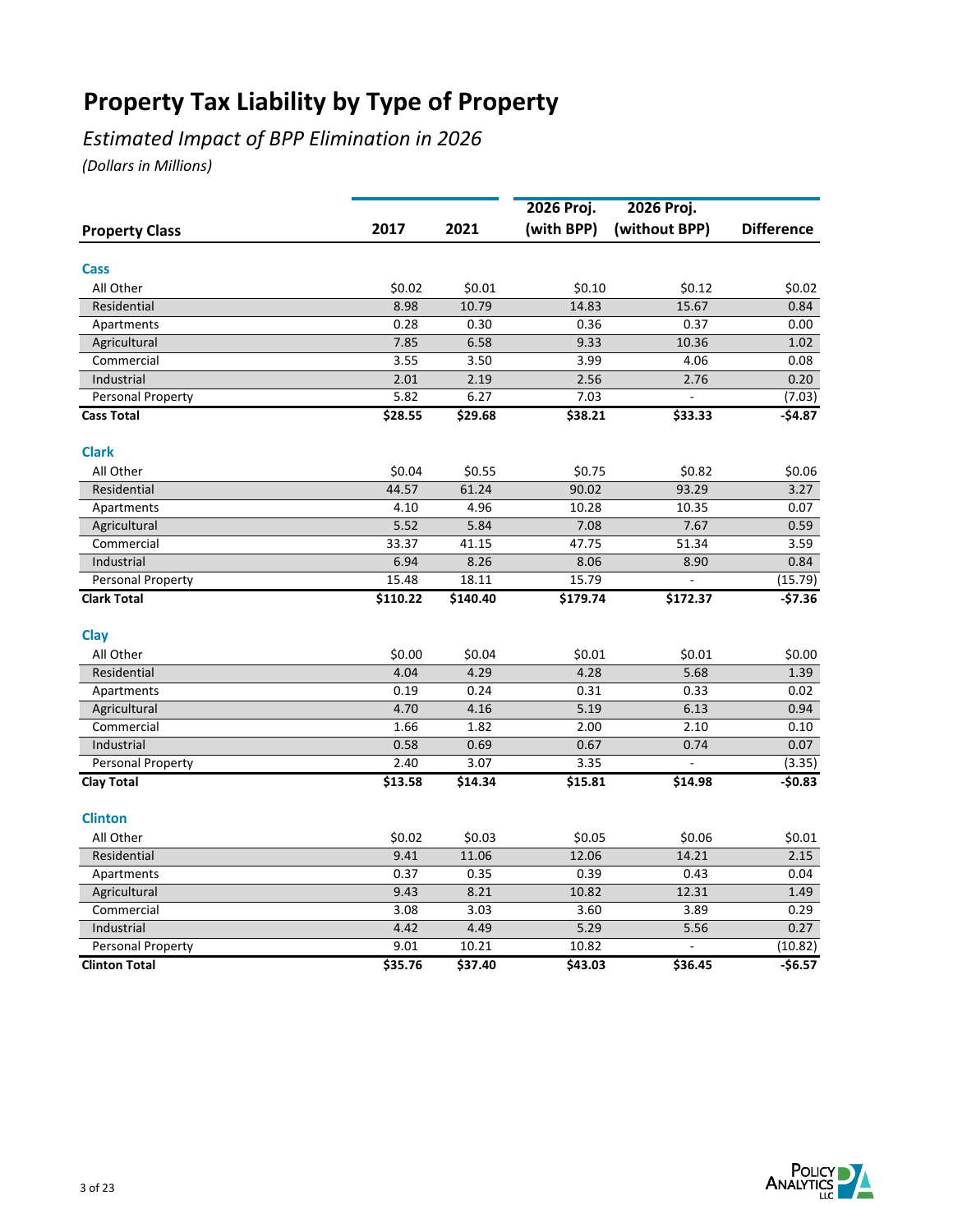## *Estimated Impact of BPP Elimination in 2026*

|                       |         |         | 2026 Proj. | 2026 Proj.    |                   |
|-----------------------|---------|---------|------------|---------------|-------------------|
| <b>Property Class</b> | 2017    | 2021    | (with BPP) | (without BPP) | <b>Difference</b> |
| <b>Crawford</b>       |         |         |            |               |                   |
| All Other             | \$0.00  | \$0.01  | \$0.01     | \$0.01        | \$0.00            |
| Residential           | 2.53    | 3.04    | 4.05       | 4.27          | 0.21              |
| Apartments            | 0.01    | 0.01    | 0.02       | 0.02          |                   |
| Agricultural          | 2.55    | 2.29    | 3.17       | 3.29          | 0.11              |
| Commercial            | 0.62    | 0.66    | 0.73       | 0.78          | 0.05              |
| Industrial            | 0.34    | 0.35    | 0.37       | 0.41          | 0.04              |
| Personal Property     | 1.61    | 1.77    | 1.95       |               | (1.95)            |
| <b>Crawford Total</b> | \$7.69  | \$8.16  | \$10.29    | \$8.76        | $-$1.53$          |
| <b>Daviess</b>        |         |         |            |               |                   |
| All Other             | \$0.04  | \$0.03  | \$0.13     | \$0.14        | \$0.01            |
| Residential           | 7.77    | 9.91    | 14.05      | 15.20         | 1.15              |
| Apartments            | 0.22    | 0.22    | 0.28       | 0.28          | 0.00              |
| Agricultural          | 9.69    | 9.37    | 12.00      | 13.63         | 1.63              |
| Commercial            | 3.23    | 3.40    | 3.81       | 4.07          | 0.26              |
| Industrial            | 0.86    | 1.02    | 1.05       | 1.15          | 0.10              |
| Personal Property     | 4.99    | 5.75    | 5.86       |               | (5.86)            |
| <b>Daviess Total</b>  | \$26.92 | \$29.82 | \$37.27    | \$34.47       | $-$2.79$          |
| <b>Dearborn</b>       |         |         |            |               |                   |
| All Other             | \$0.01  | \$0.10  | \$0.11     | \$0.11        | \$0.00            |
| Residential           | 21.69   | 26.72   | 29.57      | 30.77         | 1.20              |
| Apartments            | 0.76    | 0.73    | 0.78       | 0.79          | 0.01              |
| Agricultural          | 6.34    | 7.04    | 8.43       | 8.78          | 0.34              |
| Commercial            | 8.20    | 8.57    | 9.58       | 9.73          | 0.15              |
| Industrial            | 2.22    | 2.28    | 2.36       | 2.42          | 0.06              |
| Personal Property     | 7.41    | 10.54   | 12.79      |               | (12.79)           |
| <b>Dearborn Total</b> | \$46.68 | \$56.03 | \$63.62    | \$52.60       | $-$11.02$         |
| <b>Decatur</b>        |         |         |            |               |                   |
| All Other             | \$0.01  | \$0.00  | \$0.01     | \$0.01        | \$0.00            |
| Residential           | 7.75    | 10.45   | 14.63      | 15.81         | 1.18              |
| Apartments            | 0.58    | 0.66    | 0.84       | 0.85          | 0.01              |
| Agricultural          | 5.80    | 5.73    | 7.17       | 8.04          | 0.88              |
| Commercial            | 3.25    | 3.58    | 4.11       | 4.83          | 0.72              |
| Industrial            | 3.40    | 4.21    | 4.31       | 5.12          | 0.81              |
| Personal Property     | 6.41    | 8.47    | 8.24       |               | (8.24)            |
| <b>Decatur Total</b>  | \$27.23 | \$33.12 | \$39.30    | \$34.66       | -\$4.64           |

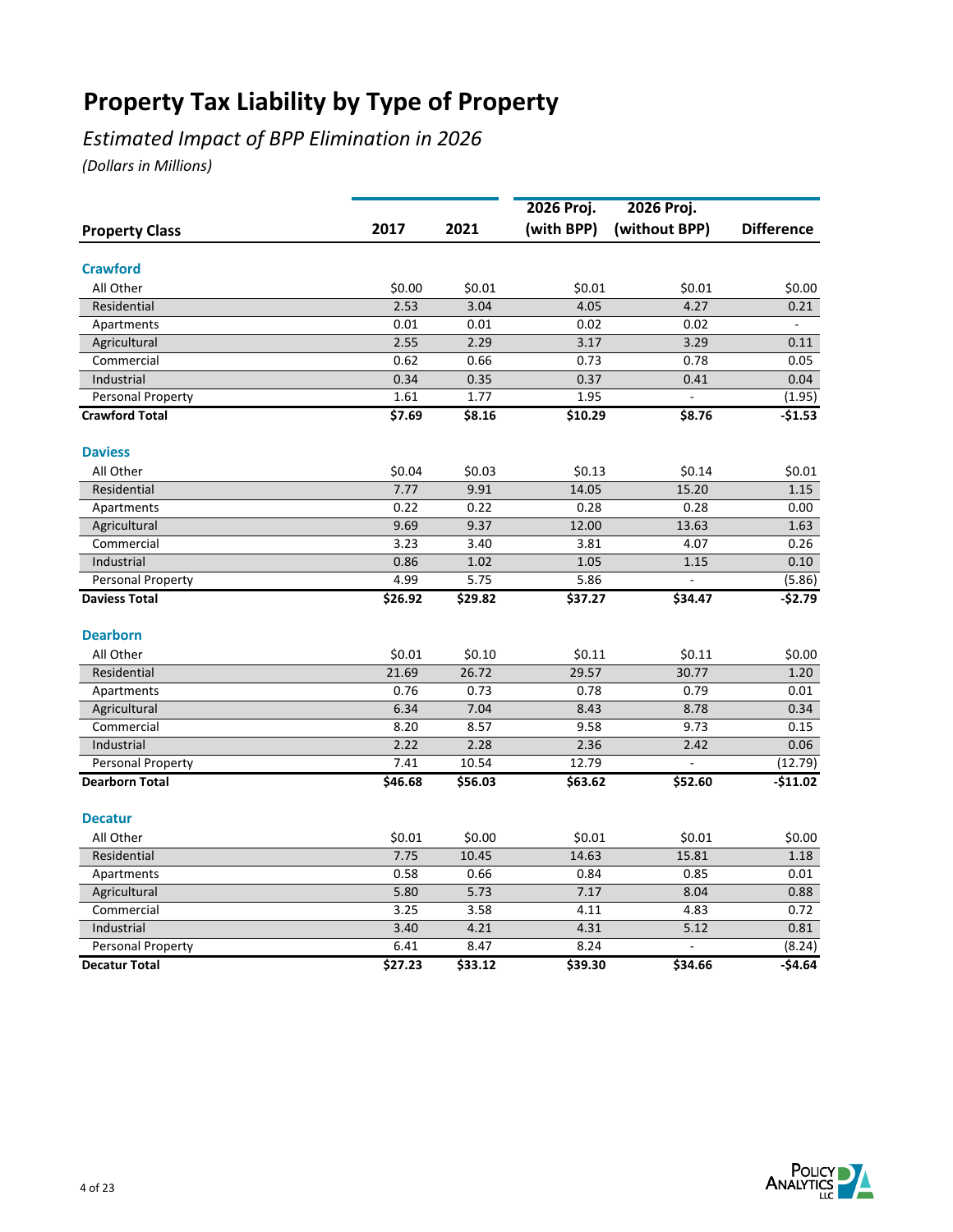## *Estimated Impact of BPP Elimination in 2026*

|                       |          |          | 2026 Proj. | 2026 Proj.    |                   |
|-----------------------|----------|----------|------------|---------------|-------------------|
| <b>Property Class</b> | 2017     | 2021     | (with BPP) | (without BPP) | <b>Difference</b> |
| <b>DeKalb</b>         |          |          |            |               |                   |
| All Other             | \$0.02   | \$0.00   | \$0.02     | \$0.02        | \$0.00            |
| Residential           | 13.31    | 16.49    | 18.55      | 25.90         | 7.36              |
| Apartments            | 0.78     | 0.71     | 0.88       | 1.04          | 0.16              |
| Agricultural          | 5.97     | 4.70     | 5.78       | 7.92          | 2.14              |
| Commercial            | 6.53     | 6.88     | 7.24       | 8.65          | 1.41              |
| Industrial            | 5.79     | 6.03     | 6.60       | 8.58          | 1.99              |
| Personal Property     | 12.93    | 14.55    | 15.65      |               | (15.65)           |
| <b>DeKalb Total</b>   | \$45.49  | \$49.56  | \$54.71    | \$52.12       | $-52.59$          |
| <b>Delaware</b>       |          |          |            |               |                   |
| All Other             | \$0.11   | \$0.08   | \$0.16     | \$0.16        | \$0.00            |
| Residential           | 34.62    | 39.94    | 56.09      | 58.43         | 2.34              |
| Apartments            | 4.26     | 4.12     | 5.30       | 5.31          | 0.01              |
| Agricultural          | 7.77     | 6.30     | 8.05       | 8.88          | 0.84              |
| Commercial            | 23.02    | 22.60    | 23.88      | 24.16         | 0.29              |
| Industrial            | 3.74     | 4.36     | 4.40       | 4.52          | 0.13              |
| Personal Property     | 12.34    | 15.65    | 17.20      |               | (17.20)           |
| <b>Delaware Total</b> | \$86.04  | \$93.33  | \$115.08   | \$101.48      | $-$13.60$         |
| <b>Dubois</b>         |          |          |            |               |                   |
| All Other             | \$0.01   | \$0.01   | \$0.01     | \$0.02        | \$0.00            |
| Residential           | 19.34    | 23.42    | 29.86      | 32.18         | 2.32              |
| Apartments            | 0.68     | 0.82     | 1.13       | 1.16          | 0.04              |
| Agricultural          | 6.22     | 5.59     | 7.02       | 8.03          | 1.01              |
| Commercial            | 6.93     | 7.85     | 8.63       | 9.75          | 1.12              |
| Industrial            | 4.96     | 5.80     | 6.38       | 7.28          | 0.90              |
| Personal Property     | 7.06     | 8.73     | 9.10       |               | (9.10)            |
| <b>Dubois Total</b>   | \$45.26  | \$52.28  | \$62.13    | \$58.42       | $-53.71$          |
| <b>Elkhart</b>        |          |          |            |               |                   |
| All Other             | \$0.92   | \$0.25   | \$0.73     | \$0.78        | \$0.05            |
| Residential           | 81.65    | 111.86   | 156.57     | 165.91        | 9.34              |
| Apartments            | 6.80     | 8.17     | 11.08      | 11.29         | 0.21              |
| Agricultural          | 10.25    | 9.94     | 12.59      | 13.77         | 1.18              |
| Commercial            | 32.59    | 38.33    | 42.41      | 44.64         | 2.23              |
| Industrial            | 43.99    | 68.53    | 76.15      | 81.14         | 5.00              |
| Personal Property     | 32.73    | 41.04    | 43.09      |               | (43.09)           |
| <b>Elkhart Total</b>  | \$210.60 | \$281.20 | \$342.62   | \$317.53      | $-525.09$         |

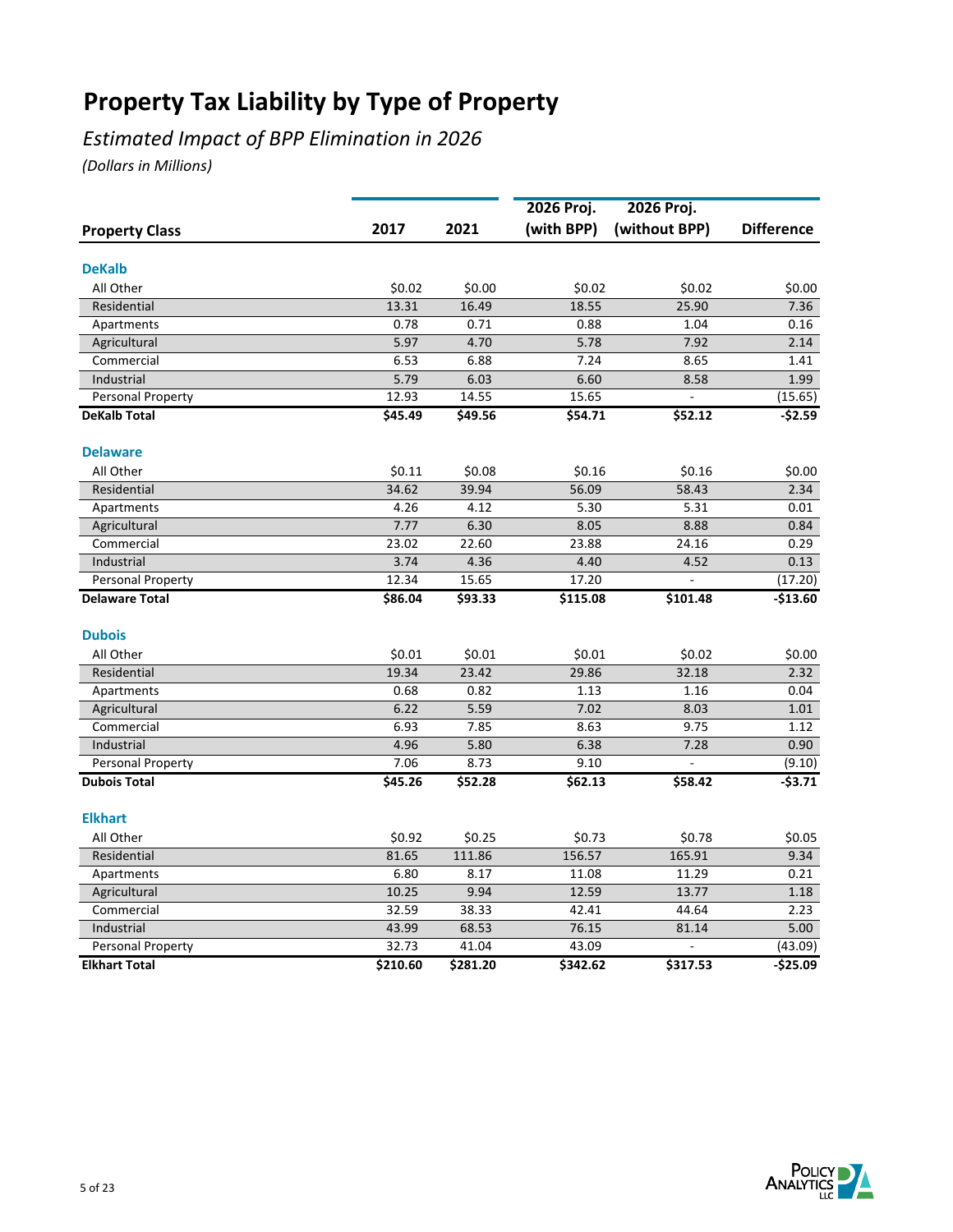## *Estimated Impact of BPP Elimination in 2026*

|                       |         |         | 2026 Proj. | 2026 Proj.     |                   |
|-----------------------|---------|---------|------------|----------------|-------------------|
| <b>Property Class</b> | 2017    | 2021    | (with BPP) | (without BPP)  | <b>Difference</b> |
|                       |         |         |            |                |                   |
| <b>Fayette</b>        |         |         |            |                |                   |
| All Other             | \$0.02  | \$0.02  | \$0.08     | \$0.09         | \$0.00            |
| Residential           | 5.28    | 6.48    | 9.46       | 9.81           | 0.36              |
| Apartments            | 0.39    | 0.39    | 0.51       | 0.51           | 0.00              |
| Agricultural          | 4.62    | 3.72    | 5.11       | 5.27           | 0.15              |
| Commercial            | 2.59    | 2.56    | 2.94       | 2.96           | 0.02              |
| Industrial            | 0.98    | 1.00    | 1.13       | 1.14           | 0.01              |
| Personal Property     | 2.38    | 2.62    | 2.72       | $\overline{a}$ | (2.72)            |
| <b>Fayette Total</b>  | \$16.28 | \$16.87 | \$21.95    | \$19.77        | $-52.18$          |
| <b>Floyd</b>          |         |         |            |                |                   |
| All Other             | \$0.11  | \$0.40  | \$0.44     | \$0.46         | \$0.02            |
| Residential           | 35.07   | 44.64   | 54.65      | 57.86          | 3.20              |
| Apartments            | 2.30    | 2.91    | 3.05       | 3.09           | 0.04              |
| Agricultural          | 1.73    | 2.22    | 2.90       | 3.13           | 0.23              |
| Commercial            | 10.82   | 11.84   | 13.16      | 14.16          | 1.00              |
| Industrial            | 4.34    | 4.53    | 4.95       | 5.38           | 0.42              |
| Personal Property     | 7.60    | 8.03    | 8.77       |                | (8.77)            |
| <b>Floyd Total</b>    | \$62.03 | \$74.62 | \$87.93    | \$84.08        | $-53.86$          |
| <b>Fountain</b>       |         |         |            |                |                   |
| All Other             | \$0.02  | \$0.05  | \$0.07     | \$0.07         | \$0.00            |
| Residential           | 4.41    | 5.60    | 8.54       | 9.13           | 0.59              |
| Apartments            | 0.09    | 0.08    | 0.11       | 0.11           | 0.00              |
| Agricultural          | 6.07    | 5.21    | 6.55       | 7.21           | 0.67              |
| Commercial            | 0.97    | 1.18    | 1.21       | 1.34           | 0.13              |
| Industrial            | 0.51    | 0.60    | 0.62       | 0.71           | 0.10              |
| Personal Property     | 2.35    | 2.99    | 2.87       |                | (2.87)            |
| <b>Fountain Total</b> | \$14.48 | \$15.77 | \$19.95    | \$18.57        | $-51.38$          |
| <b>Franklin</b>       |         |         |            |                |                   |
| All Other             | \$0.01  | \$0.03  | \$0.05     | \$0.05         | \$0.00            |
| Residential           | 5.99    | 7.45    | 9.63       | 10.23          | 0.60              |
| Apartments            | 0.12    | 0.11    | 0.18       | 0.19           | 0.00              |
| Agricultural          | 6.21    | 6.16    | 7.80       | 8.46           | 0.66              |
| Commercial            | 1.60    | 1.55    | 1.71       | 1.86           | 0.15              |
| Industrial            | 0.17    | 0.22    | 0.23       | 0.25           | 0.02              |
| Personal Property     | 1.61    | 1.84    | 1.84       |                | (1.84)            |
| <b>Franklin Total</b> | \$15.73 | \$17.38 | \$21.45    | \$21.04        | $-50.41$          |
|                       |         |         |            |                |                   |

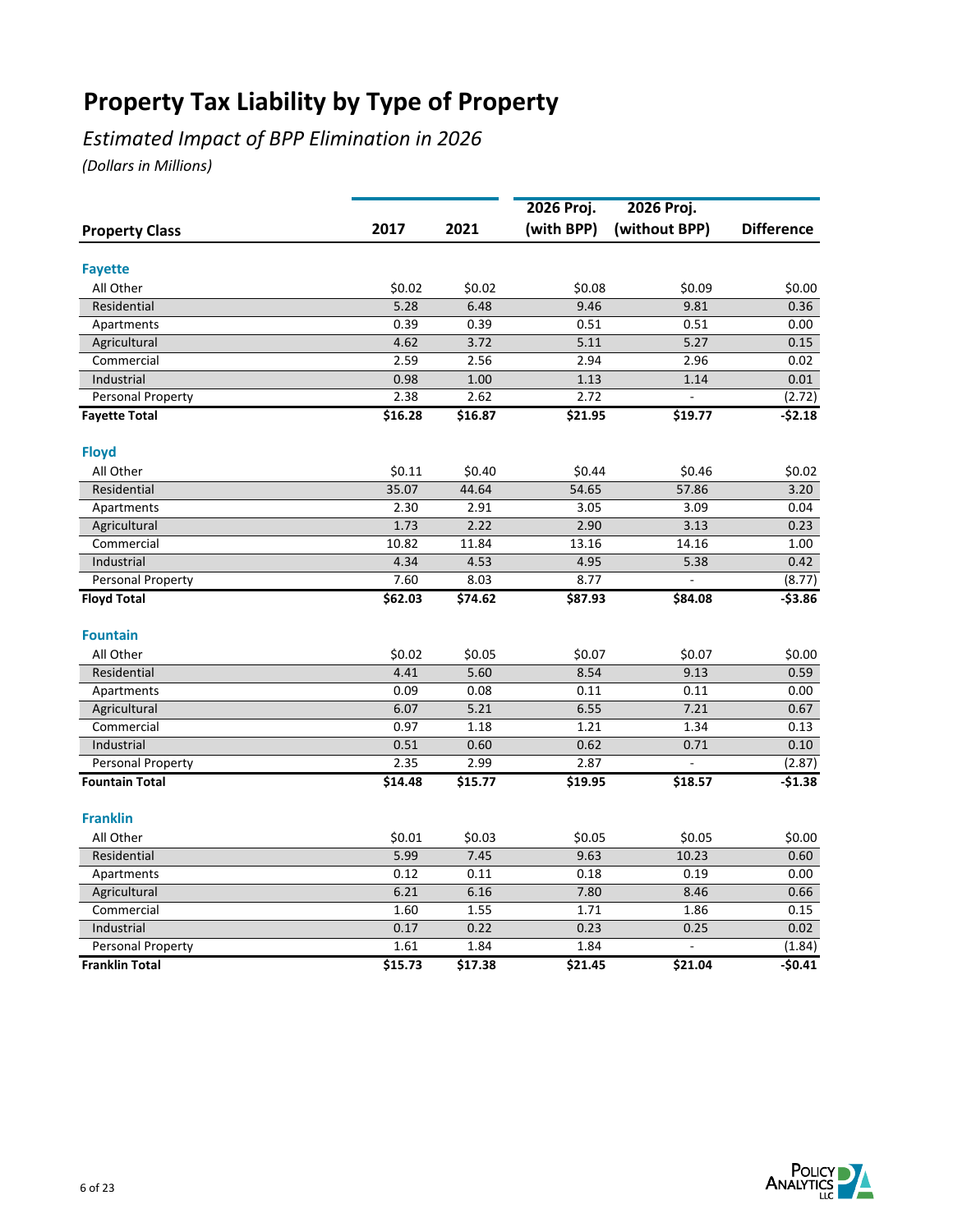## *Estimated Impact of BPP Elimination in 2026*

|                       |         |         | 2026 Proj. | 2026 Proj.    |                   |
|-----------------------|---------|---------|------------|---------------|-------------------|
| <b>Property Class</b> | 2017    | 2021    | (with BPP) | (without BPP) | <b>Difference</b> |
| <b>Fulton</b>         |         |         |            |               |                   |
| All Other             | \$0.00  | \$0.01  | \$0.02     | \$0.02        | \$0.00            |
| Residential           | 6.25    | 7.74    | 10.87      | 11.70         | 0.83              |
| Apartments            | 0.19    | 0.28    | 0.38       | 0.38          | 0.00              |
| Agricultural          | 6.11    | 5.09    | 6.53       | 7.34          | 0.81              |
| Commercial            | 1.92    | 1.90    | 1.93       | 2.18          | 0.25              |
| Industrial            | 0.89    | 0.91    | 0.80       | 0.90          | 0.10              |
| Personal Property     | 2.76    | 3.04    | 3.13       |               | (3.13)            |
| <b>Fulton Total</b>   | \$18.16 | \$19.06 | \$23.67    | \$22.52       | $-$1.14$          |
| <b>Gibson</b>         |         |         |            |               |                   |
| All Other             | \$0.00  | \$0.00  | \$0.01     | \$0.01        | \$0.00            |
| Residential           | 10.35   | 12.89   | 17.20      | 18.65         | 1.45              |
| Apartments            | 0.37    | 0.39    | 0.53       | 0.58          | 0.04              |
| Agricultural          | 8.44    | 7.15    | 9.99       | 11.32         | 1.33              |
| Commercial            | 3.35    | 3.59    | 3.82       | 4.24          | 0.42              |
| Industrial            | 6.41    | 6.83    | 7.15       | 8.96          | 1.81              |
| Personal Property     | 21.45   | 25.05   | 27.26      |               | (27.26)           |
| <b>Gibson Total</b>   | \$50.79 | \$56.37 | \$66.32    | \$43.76       | $-$22.56$         |
| <b>Grant</b>          |         |         |            |               |                   |
| All Other             | \$0.22  | \$0.23  | \$0.24     | \$0.24        | \$0.00            |
| Residential           | 14.02   | 17.46   | 19.20      | 23.24         | 4.04              |
| Apartments            | 0.77    | 0.88    | 1.05       | 1.07          | 0.02              |
| Agricultural          | 7.42    | 6.09    | 8.24       | 9.37          | 1.13              |
| Commercial            | 13.32   | 13.99   | 14.70      | 14.89         | 0.19              |
| Industrial            | 4.24    | 4.58    | 4.76       | 4.90          | 0.14              |
| Personal Property     | 13.37   | 15.37   | 16.78      |               | (16.78)           |
| <b>Grant Total</b>    | \$53.45 | \$58.77 | \$64.97    | \$53.71       | -\$11.27          |
| <b>Greene</b>         |         |         |            |               |                   |
| All Other             | \$0.03  | \$0.03  | \$0.02     | \$0.02        | \$0.00            |
| Residential           | 7.13    | 8.14    | 9.50       | 10.00         | 0.51              |
| Apartments            | 0.18    | 0.15    | 0.18       | 0.18          | 0.00              |
| Agricultural          | 8.26    | 7.58    | 9.89       | 10.68         | 0.79              |
| Commercial            | 2.10    | 2.13    | 2.24       | 2.36          | 0.13              |
| Industrial            | 0.70    | 0.71    | 0.74       | 0.84          | 0.10              |
| Personal Property     | 3.17    | 3.74    | 4.21       |               | (4.21)            |
| <b>Greene Total</b>   | 521.79  | \$22.74 | \$26.82    | \$24.08       | $-52.74$          |

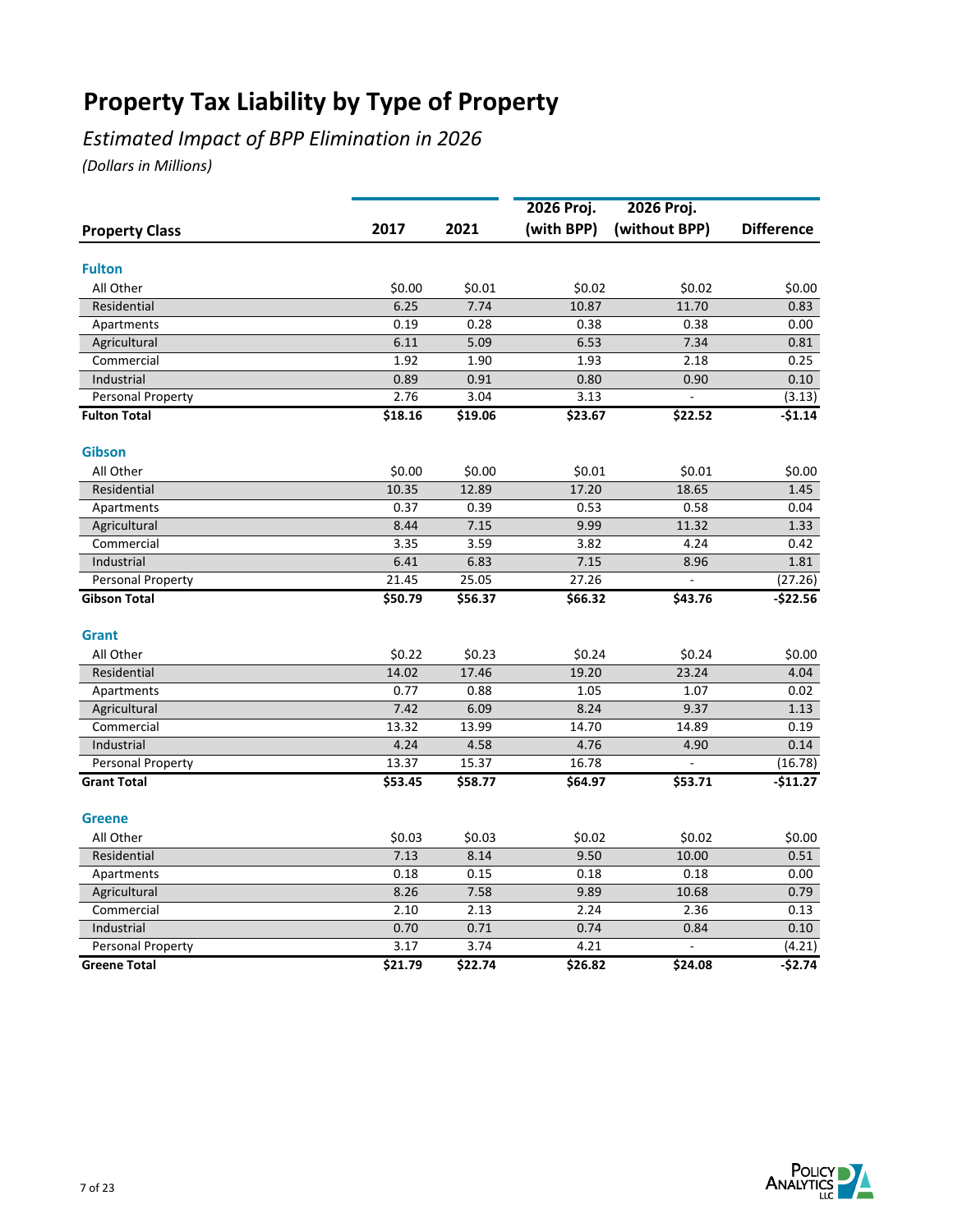## *Estimated Impact of BPP Elimination in 2026*

|                        |                 |                 | 2026 Proj.   | 2026 Proj.      |                   |
|------------------------|-----------------|-----------------|--------------|-----------------|-------------------|
| <b>Property Class</b>  | 2017            | 2021            | (with BPP)   | (without BPP)   | <b>Difference</b> |
| <b>Hamilton</b>        |                 |                 |              |                 |                   |
| All Other              | \$0.32          | \$0.43          | \$0.49       | \$0.51          | \$0.02            |
| Residential            | 306.63          | 409.62          | 551.68       | 566.64          | 14.97             |
| Apartments             | 25.66           | 40.53           | 50.85        | 52.96           | 2.11              |
| Agricultural           | 8.54            | 7.05            | 8.86         | 9.29            | 0.43              |
| Commercial             | 109.67          | 127.80          | 122.72       | 127.95          | 5.23              |
| Industrial             | 9.47            | 11.84           | 11.10        | 11.60           | 0.50              |
| Personal Property      | 32.06           | 36.62           | 34.92        | $\overline{a}$  | (34.92)           |
| <b>Hamilton Total</b>  | \$492.56        | \$634.14        | \$780.62     | \$768.97        | $-$11.65$         |
| <b>Hancock</b>         |                 |                 |              |                 |                   |
| All Other              |                 |                 |              |                 |                   |
|                        | \$0.04<br>37.75 | \$0.07<br>45.93 | \$0.22       | \$0.23<br>66.17 | \$0.01            |
| Residential            |                 |                 | 62.20        |                 | 3.97              |
| Apartments             | 1.91            | 2.18<br>6.44    | 2.63<br>8.70 | 2.83            | 0.20              |
| Agricultural           | 8.04            |                 |              | 9.45            | 0.75              |
| Commercial             | 8.91            | 11.70<br>8.92   | 14.64        | 16.01           | 1.37              |
| Industrial             | 6.27            |                 | 9.94         | 11.07           | 1.13              |
| Personal Property      | 8.22            | 9.86            | 10.03        |                 | (10.03)           |
| <b>Hancock Total</b>   | \$71.16         | \$85.13         | \$108.35     | \$105.76        | $-$2.60$          |
| <b>Harrison</b>        |                 |                 |              |                 |                   |
| All Other              | \$0.02          | \$0.03          | \$0.04       | \$0.04          | \$0.00            |
| Residential            | 8.49            | 10.78           | 14.84        | 15.94           | 1.10              |
| Apartments             | 0.21            | 0.22            | 0.26         | 0.28            | 0.02              |
| Agricultural           | 6.65            | 6.97            | 9.17         | 9.86            | 0.69              |
| Commercial             | 3.78            | 4.60            | 5.03         | 5.46            | 0.43              |
| Industrial             | 0.53            | 0.68            | 0.68         | 0.73            | 0.06              |
| Personal Property      | 2.29            | 2.93            | 2.54         |                 | (2.54)            |
| <b>Harrison Total</b>  | \$22.04         | \$26.31         | \$32.56      | \$32.31         | $-50.26$          |
| <b>Hendricks</b>       |                 |                 |              |                 |                   |
| All Other              | \$0.03          | \$0.17          | \$0.60       | \$0.64          | \$0.04            |
| Residential            | 96.35           | 128.86          | 173.32       | 180.78          | 7.46              |
| Apartments             | 6.99            | 13.49           | 23.25        | 24.13           | 0.88              |
| Agricultural           | 10.12           | 8.34            | 10.22        | 10.81           | 0.60              |
| Commercial             | 32.99           | 35.51           | 43.95        | 47.00           | 3.05              |
| Industrial             | 33.74           | 42.38           | 53.29        | 58.24           | 4.95              |
| Personal Property      | 20.70           | 27.70           | 24.38        | ÷,              | (24.38)           |
| <b>Hendricks Total</b> | \$201.02        | \$256.66        | \$328.99     | \$321.60        | -\$7.40           |

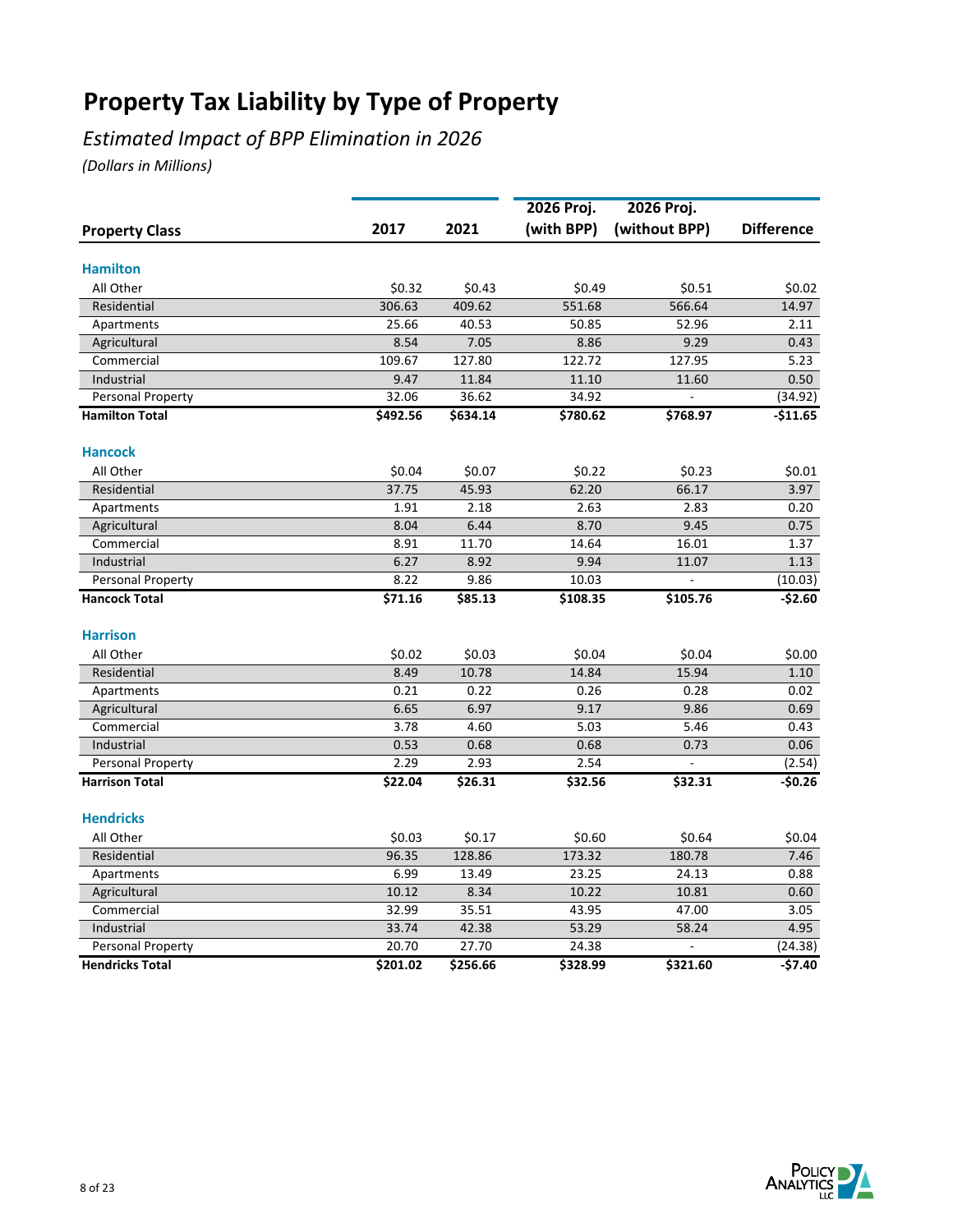## *Estimated Impact of BPP Elimination in 2026*

|                            |              |              | 2026 Proj.   | 2026 Proj.    |                   |
|----------------------------|--------------|--------------|--------------|---------------|-------------------|
| <b>Property Class</b>      | 2017         | 2021         | (with BPP)   | (without BPP) | <b>Difference</b> |
| <b>Henry</b>               |              |              |              |               |                   |
| All Other                  | \$0.08       | \$0.10       | \$0.12       | \$0.12        | \$0.00            |
| Residential                | 11.87        | 13.60        | 16.01        | 16.76         | 0.76              |
| Apartments                 | 0.54         | 0.65         | 0.71         | 0.71          | 0.00              |
| Agricultural               | 9.90         | 8.62         | 11.37        | 11.73         | 0.36              |
| Commercial                 | 5.09         | 5.60         | 5.83         | 6.01          | 0.18              |
| Industrial                 | 1.52         | 2.48         | 2.78         | 3.02          | 0.24              |
| Personal Property          | 5.25         | 6.66         | 7.15         |               | (7.15)            |
| <b>Henry Total</b>         | \$34.27      | \$37.72      | \$43.97      | \$38.36       | $-55.61$          |
|                            |              |              |              |               |                   |
| <b>Howard</b>              |              |              |              |               |                   |
| All Other                  | \$0.11       | \$0.11       | \$0.14       | \$0.14        | \$0.00            |
| Residential                | 26.80        | 33.64        | 49.53        | 53.85         | 4.32              |
| Apartments                 | 2.48         | 3.73         | 5.10         | 5.11          | 0.01              |
| Agricultural               | 6.69         | 5.04         | 6.89         | 7.79          | 0.90              |
| Commercial                 | 15.88        | 16.72        | 18.95        | 19.06         | 0.11              |
| Industrial                 | 7.49         | 6.94         | 7.53         | 7.57          | 0.04              |
| Personal Property          | 31.99        | 39.37        | 38.93        |               | (38.93)           |
| <b>Howard Total</b>        | \$91.57      | \$105.87     | \$127.07     | \$93.52       | -\$33.55          |
| <b>Huntington</b>          |              |              |              |               |                   |
| All Other                  | \$0.15       | \$0.15       | \$0.19       | \$0.19        | \$0.00            |
| Residential                | 11.02        | 14.99        | 21.48        | 23.41         | 1.93              |
| Apartments                 | 0.53         | 0.49         | 0.66         | 0.67          | 0.01              |
| Agricultural               | 6.12         | 5.61         | 7.08         | 8.40          | 1.32              |
| Commercial                 | 4.02         | 4.31         | 4.49         | 4.66          | 0.17              |
| Industrial                 | 2.61         | 2.85         | 2.92         | 3.12          | 0.20              |
| Personal Property          | 5.23         | 8.16         | 8.44         |               | (8.44)            |
| <b>Huntington Total</b>    | \$29.75      | \$36.62      | \$45.25      | \$40.44       | $-54.81$          |
| <b>Jackson</b>             |              |              |              |               |                   |
| All Other                  | \$0.01       | \$0.00       | \$0.03       | \$0.03        | \$0.00            |
| Residential                | 9.78         | 11.55        | 15.15        | 17.49         | 2.34              |
| Apartments                 | 1.20         | 1.21         | 1.40         | 1.44          | 0.04              |
|                            |              |              |              |               |                   |
| Agricultural<br>Commercial | 6.43<br>6.22 | 5.89<br>6.59 | 7.96<br>7.44 | 9.63<br>8.06  | 1.66<br>0.62      |
|                            |              | 3.75         | 4.35         |               |                   |
| Industrial                 | 3.29<br>9.00 | 13.09        | 14.30        | 4.95          | 0.60              |
| Personal Property          |              |              |              |               | (14.30)           |
| <b>Jackson Total</b>       | \$36.06      | \$42.21      | \$50.64      | \$41.59       | $-$9.04$          |

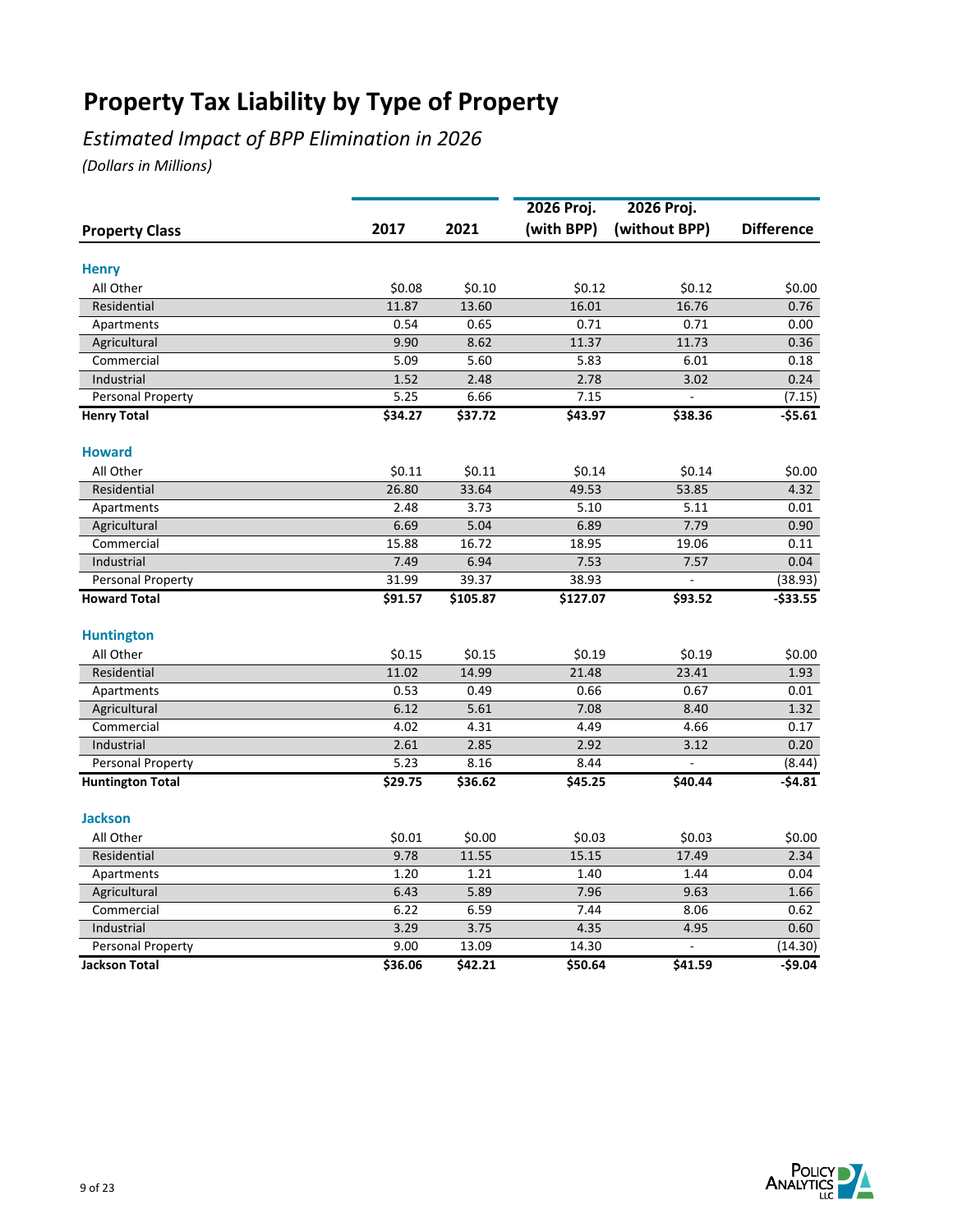## *Estimated Impact of BPP Elimination in 2026*

|                       |         |         | 2026 Proj. | 2026 Proj.    |                   |
|-----------------------|---------|---------|------------|---------------|-------------------|
| <b>Property Class</b> | 2017    | 2021    | (with BPP) | (without BPP) | <b>Difference</b> |
| <b>Jasper</b>         |         |         |            |               |                   |
| All Other             | \$0.01  | \$0.02  | \$0.06     | \$0.07        | \$0.02            |
| Residential           | 9.16    | 12.08   | 16.27      | 20.82         | 4.54              |
| Apartments            | 0.21    | 0.26    | 0.35       | 0.43          | 0.08              |
| Agricultural          | 5.01    | 4.51    | 6.34       | 7.97          | 1.63              |
| Commercial            | 2.24    | 3.24    | 3.85       | 4.85          | 1.00              |
| Industrial            | 1.75    | 2.06    | 2.37       | 3.04          | 0.67              |
| Personal Property     | 5.93    | 7.52    | 8.44       |               | (8.44)            |
| <b>Jasper Total</b>   | \$24.33 | \$29.71 | \$37.68    | \$37.18       | $-50.49$          |
| Jay                   |         |         |            |               |                   |
| All Other             | \$0.01  | \$0.02  | \$0.05     | \$0.05        | \$0.00            |
| Residential           | 3.25    | 4.24    | 4.93       | 6.73          | 1.80              |
| Apartments            | 0.17    | 0.17    | 0.20       | 0.21          | 0.01              |
| Agricultural          | 7.18    | 7.23    | 8.76       | 10.65         | 1.90              |
| Commercial            | 1.66    | 1.64    | 1.86       | 1.95          | 0.09              |
| Industrial            | 1.80    | 2.27    | 2.48       | 2.80          | 0.32              |
| Personal Property     | 5.26    | 7.46    | 8.24       |               | (8.24)            |
| <b>Jay Total</b>      | \$19.37 | \$23.08 | \$26.53    | \$22.39       | $-$4.14$          |
| <b>Jefferson</b>      |         |         |            |               |                   |
| All Other             | \$0.01  | \$0.01  | \$0.03     | \$0.03        | \$0.00            |
| Residential           | 9.33    | 10.92   | 13.55      | 14.37         | 0.82              |
| Apartments            | 0.52    | 0.52    | 0.57       | 0.57          | 0.00              |
| Agricultural          | 5.00    | 4.66    | 6.28       | 6.84          | 0.56              |
| Commercial            | 4.32    | 4.91    | 5.42       | 5.67          | 0.25              |
| Industrial            | 1.72    | 1.97    | 2.09       | 2.24          | 0.15              |
| Personal Property     | 7.27    | 9.42    | 10.53      |               | (10.53)           |
| Jefferson Total       | \$28.27 | \$32.56 | \$38.47    | \$29.72       | -\$8.75           |
| <b>Jennings</b>       |         |         |            |               |                   |
| All Other             | \$0.01  | \$0.02  | \$0.00     | \$0.01        | \$0.00            |
| Residential           | 6.57    | 8.10    | 10.41      | 11.24         | 0.84              |
| Apartments            | 0.16    | 0.23    | 0.26       | 0.26          | 0.00              |
| Agricultural          | 5.02    | 4.63    | 6.30       | 6.66          | 0.36              |
| Commercial            | 1.94    | 2.23    | 2.33       | 2.40          | 0.07              |
| Industrial            | 2.07    | 2.19    | 2.34       | 2.39          | 0.05              |
| Personal Property     | 3.75    | 4.89    | 5.66       |               | (5.66)            |
| <b>Jennings Total</b> | \$19.58 | \$22.34 | \$27.30    | \$22.97       | $-54.33$          |

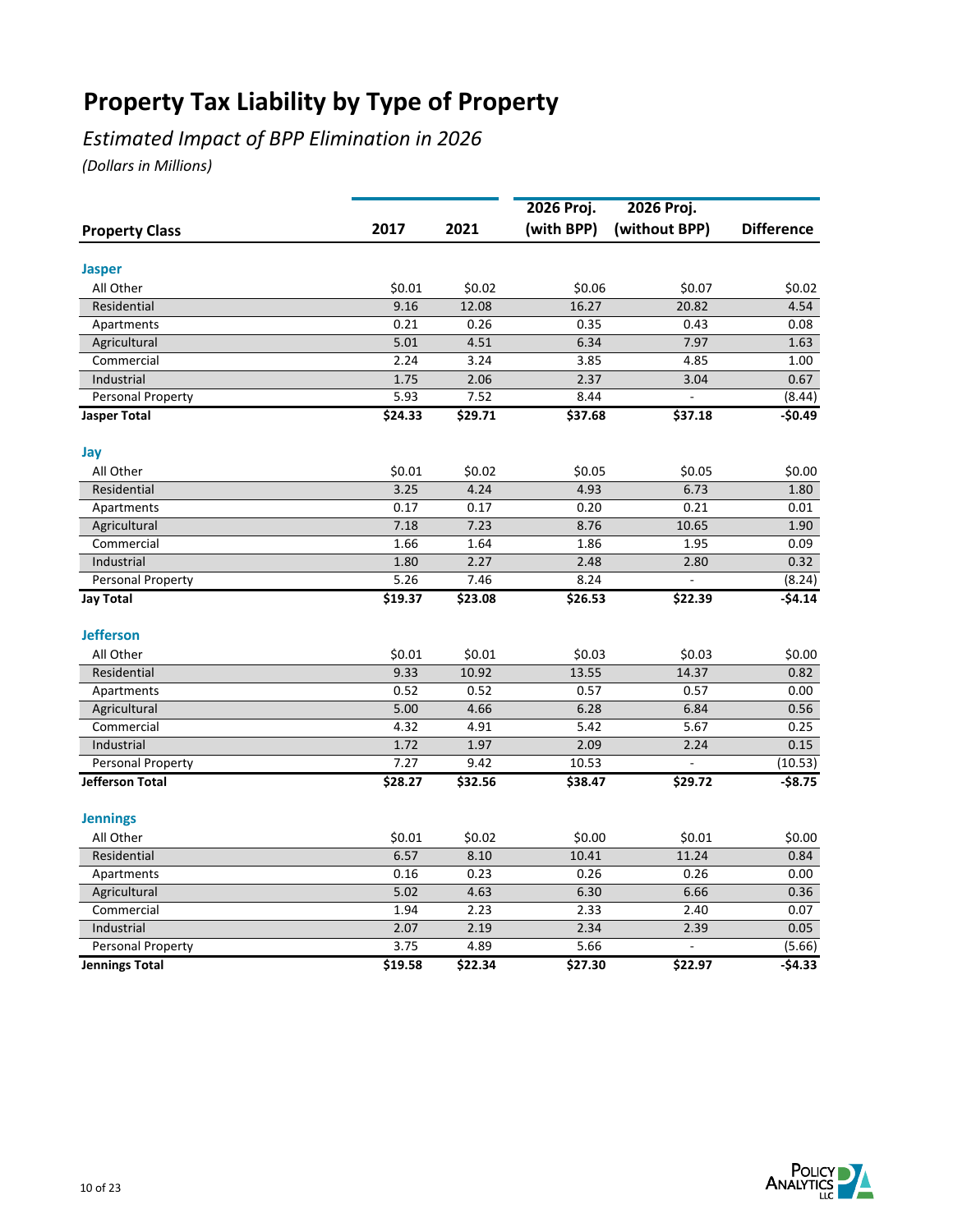## *Estimated Impact of BPP Elimination in 2026*

|                          |          |          | 2026 Proj. | 2026 Proj.    |                   |
|--------------------------|----------|----------|------------|---------------|-------------------|
| <b>Property Class</b>    | 2017     | 2021     | (with BPP) | (without BPP) | <b>Difference</b> |
| Johnson                  |          |          |            |               |                   |
| All Other                | \$0.04   | \$0.06   | \$0.10     | \$0.11        | \$0.01            |
| Residential              | 76.97    | 100.11   | 139.46     | 144.89        | 5.43              |
| Apartments               | 6.23     | 7.85     | 10.56      | 11.09         | 0.53              |
| Agricultural             | 8.18     | 8.18     | 10.93      | 11.82         | 0.89              |
| Commercial               | 24.79    | 27.18    | 31.41      | 33.87         | 2.46              |
| Industrial               | 13.21    | 16.50    | 18.37      | 20.28         | 1.91              |
| Personal Property        | 15.80    | 20.31    | 17.93      |               | (17.93)           |
| <b>Johnson Total</b>     | \$145.54 | \$180.88 | \$228.75   | \$222.05      | $-56.70$          |
| Knox                     |          |          |            |               |                   |
| All Other                | \$0.06   | \$0.06   | \$0.39     | \$0.43        | \$0.04            |
| Residential              | 10.48    | 12.03    | 15.79      | 17.58         | 1.79              |
| Apartments               | 0.81     | 0.78     | 0.99       | 0.99          | 0.00              |
| Agricultural             | 7.69     | 6.35     | 8.66       | 11.74         | 3.08              |
| Commercial               | 6.26     | 6.62     | 6.73       | 7.13          | 0.39              |
| Industrial               | 2.43     | 2.84     | 3.10       | 3.97          | 0.87              |
| Personal Property        | 9.52     | 13.59    | 15.05      |               | (15.05)           |
| <b>Knox Total</b>        | \$37.37  | \$42.35  | \$50.80    | \$41.85       | -\$8.95           |
| <b>Kosciusko</b>         |          |          |            |               |                   |
| All Other                | \$0.02   | \$0.02   | \$0.10     | \$0.12        | \$0.02            |
| Residential              | 40.17    | 50.04    | 63.66      | 69.63         | 5.97              |
| Apartments               | 1.71     | 1.82     | 2.34       | 2.39          | 0.05              |
| Agricultural             | 9.39     | 8.74     | 10.95      | 12.34         | 1.40              |
| Commercial               | 11.37    | 12.32    | 13.42      | 16.37         | 2.95              |
| Industrial               | 5.46     | 5.73     | 6.02       | 7.39          | 1.38              |
| <b>Personal Property</b> | 13.48    | 16.02    | 16.74      |               | (16.74)           |
| Kosciusko Total          | \$81.90  | \$95.22  | \$113.23   | \$108.24      | -\$4.99           |
| <b>LaGrange</b>          |          |          |            |               |                   |
| All Other                | \$0.31   | \$0.01   | \$0.05     | \$0.05        | \$0.00            |
| Residential              | 10.69    | 12.38    | 16.22      | 17.39         | 1.17              |
| Apartments               | 0.19     | 0.20     | 0.24       | 0.25          | 0.00              |
| Agricultural             | 7.94     | 9.06     | 12.09      | 12.98         | 0.89              |
| Commercial               | 2.55     | 3.05     | 3.60       | 4.01          | 0.41              |
| Industrial               | 2.08     | 3.19     | 3.89       | 4.46          | 0.56              |
| Personal Property        | 3.02     | 3.69     | 3.93       |               | (3.93)            |
| <b>LaGrange Total</b>    | \$26.85  | \$31.66  | \$40.03    | \$39.13       | $-50.89$          |

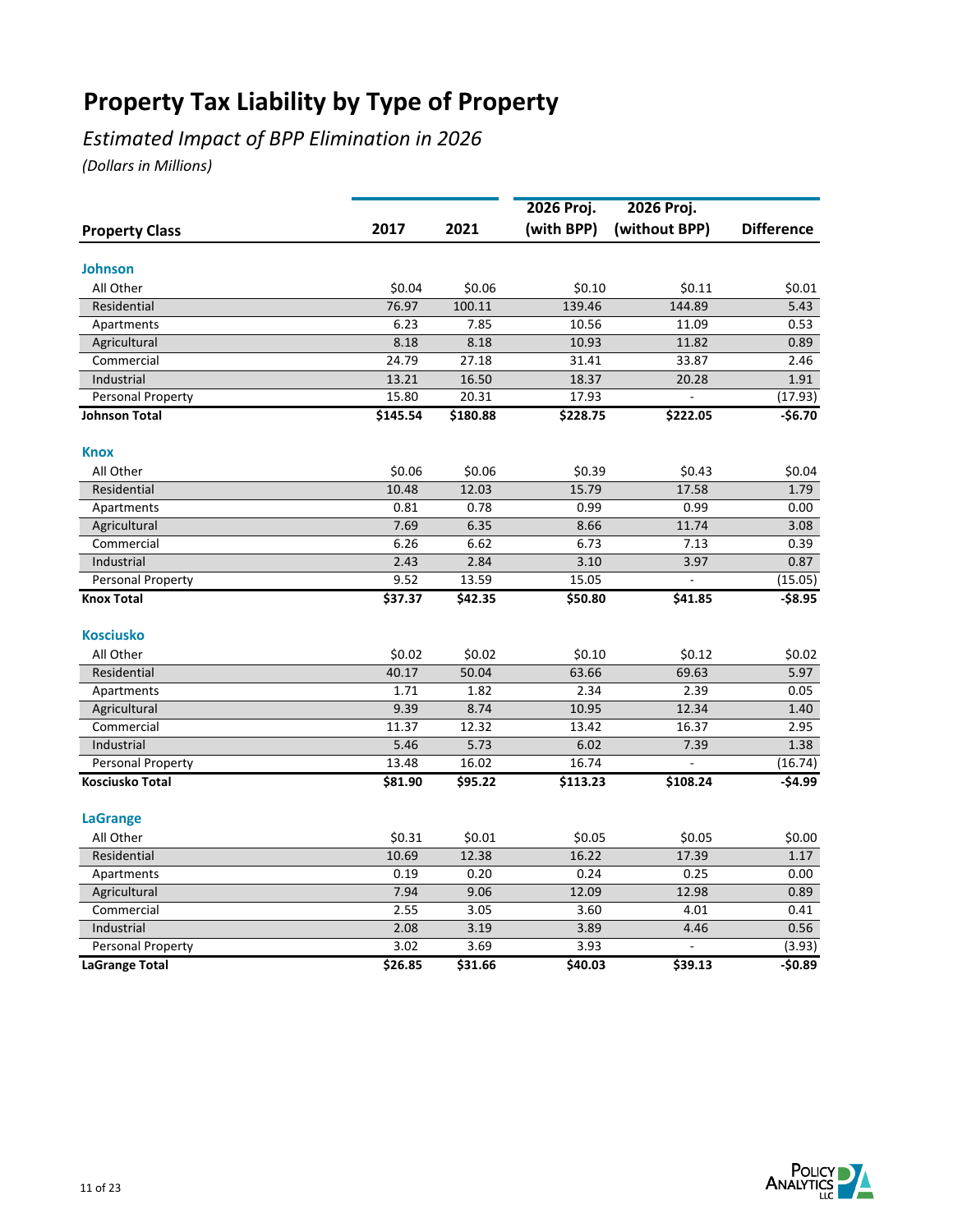## *Estimated Impact of BPP Elimination in 2026*

|                       |          |          | 2026 Proj. | 2026 Proj.     |                   |
|-----------------------|----------|----------|------------|----------------|-------------------|
| <b>Property Class</b> | 2017     | 2021     | (with BPP) | (without BPP)  | <b>Difference</b> |
| Lake                  |          |          |            |                |                   |
| All Other             | \$0.75   | \$0.84   | \$1.20     | \$1.24         | \$0.04            |
| Residential           | 291.70   | 332.72   | 449.21     | 463.15         | 13.94             |
| Apartments            | 21.62    | 22.61    | 30.36      | 30.80          | 0.44              |
| Agricultural          | 6.86     | 5.36     | 7.05       | 7.56           | 0.51              |
| Commercial            | 123.10   | 129.68   | 145.16     | 153.50         | 8.34              |
| Industrial            | 43.29    | 46.51    | 51.50      | 53.66          | 2.16              |
| Personal Property     | 133.84   | 145.35   | 152.67     | $\overline{a}$ | (152.67)          |
| <b>Lake Total</b>     | \$621.60 | \$683.74 | \$837.15   | \$709.91       | $-$127.24$        |
| <b>LaPorte</b>        |          |          |            |                |                   |
| All Other             | \$0.13   | \$0.10   | \$0.17     | \$0.18         | \$0.01            |
| Residential           | 60.26    | 73.25    | 87.21      | 89.71          | 2.49              |
| Apartments            | 2.83     | 3.23     | 4.00       | 4.00           | 0.01              |
| Agricultural          | 10.93    | 9.21     | 12.22      | 12.85          | 0.63              |
| Commercial            | 20.33    | 20.14    | 22.00      | 22.46          | 0.46              |
| Industrial            | 7.47     | 6.96     | 7.62       | 8.02           | 0.39              |
| Personal Property     | 18.68    | 22.45    | 25.06      | ÷,             | (25.06)           |
| <b>LaPorte Total</b>  | \$120.92 | \$135.63 | \$158.30   | \$137.22       | $-$21.08$         |
| <b>Lawrence</b>       |          |          |            |                |                   |
| All Other             | \$0.01   | \$0.03   | \$0.09     | \$0.09         | \$0.00            |
| Residential           | 12.10    | 14.10    | 19.65      | 21.01          | 1.36              |
| Apartments            | 0.42     | 0.41     | 0.52       | 0.53           | 0.00              |
| Agricultural          | 6.06     | 5.94     | 7.89       | 8.90           | 1.01              |
| Commercial            | 5.50     | 5.72     | 7.21       | 7.32           | 0.11              |
| Industrial            | 1.96     | 2.30     | 2.62       | 2.74           | 0.12              |
| Personal Property     | 5.99     | 7.22     | 7.48       |                | (7.48)            |
| <b>Lawrence Total</b> | \$32.26  | \$35.90  | \$45.46    | \$40.59        | $-$4.87$          |
| <b>Madison</b>        |          |          |            |                |                   |
| All Other             | \$0.26   | \$0.33   | \$0.92     | \$0.96         | \$0.04            |
| Residential           | 41.47    | 49.71    | 64.79      | 66.70          | 1.91              |
| Apartments            | 1.65     | 2.84     | 3.42       | 3.44           | 0.02              |
| Agricultural          | 12.06    | 10.70    | 15.07      | 16.05          | 0.98              |
| Commercial            | 18.38    | 22.17    | 24.53      | 25.00          | 0.47              |
| Industrial            | 6.30     | 8.20     | 9.17       | 9.46           | 0.29              |
| Personal Property     | 16.69    | 23.80    | 24.54      |                | (24.54)           |
| <b>Madison Total</b>  | \$97.11  | \$118.33 | \$142.44   | \$121.60       | $-520.83$         |

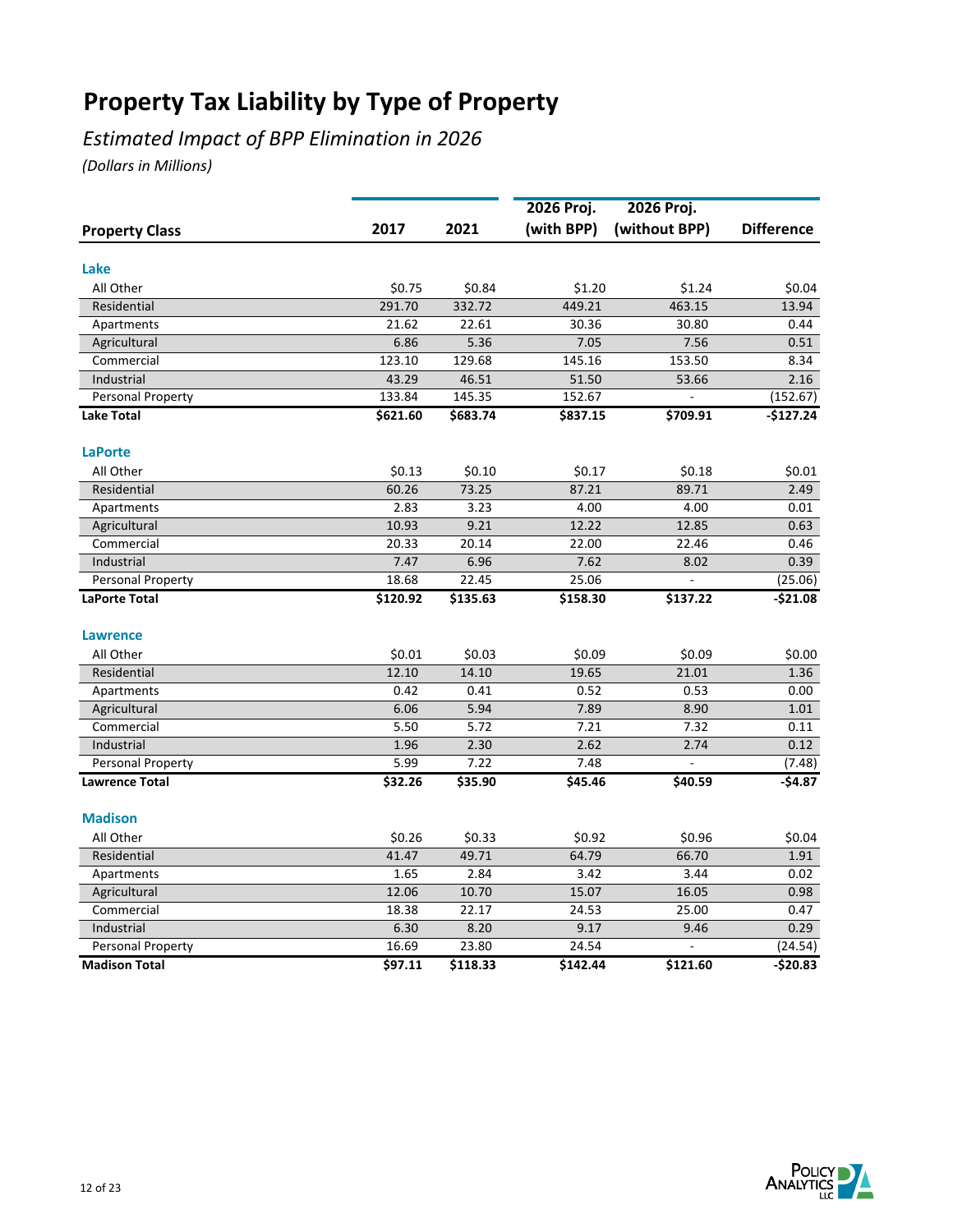## *Estimated Impact of BPP Elimination in 2026*

|                       |            |            | 2026 Proj. | 2026 Proj.    |                   |
|-----------------------|------------|------------|------------|---------------|-------------------|
| <b>Property Class</b> | 2017       | 2021       | (with BPP) | (without BPP) | <b>Difference</b> |
| <b>Marion</b>         |            |            |            |               |                   |
| All Other             | \$13.48    | \$3.58     | \$2.90     | \$3.10        | \$0.20            |
| Residential           | 424.03     | 594.92     | 877.76     | 887.20        | 9.44              |
| Apartments            | 83.89      | 119.66     | 157.80     | 159.76        | 1.96              |
| Agricultural          | 1.85       | 1.70       | 2.17       | 2.22          | 0.05              |
| Commercial            | 260.41     | 304.63     | 288.86     | 313.95        | 25.09             |
| Industrial            | 93.03      | 111.20     | 108.97     | 119.09        | 10.12             |
| Personal Property     | 188.05     | 213.77     | 206.70     |               | (206.70)          |
| <b>Marion Total</b>   | \$1,065.68 | \$1,351.58 | \$1,645.15 | \$1,485.32    | $-$159.83$        |
| <b>Marshall</b>       |            |            |            |               |                   |
| All Other             | \$0.05     | \$0.02     | \$0.03     | \$0.03        | \$0.00            |
| Residential           | 19.26      | 24.18      | 30.57      | 32.89         | 2.32              |
| Apartments            | 0.50       | 0.66       | 0.99       | 1.00          | 0.01              |
| Agricultural          | 7.71       | 7.90       | 10.25      | 11.55         | 1.30              |
| Commercial            | 5.85       | 6.02       | 7.35       | 7.65          | 0.30              |
| Industrial            | 4.80       | 5.20       | 6.59       | 7.24          | 0.65              |
| Personal Property     | 7.49       | 9.30       | 9.86       |               | (9.86)            |
| <b>Marshall Total</b> | \$45.80    | \$53.51    | \$65.64    | \$60.37       | $-55.28$          |
| <b>Martin</b>         |            |            |            |               |                   |
| All Other             | \$0.00     | \$0.01     | \$0.01     | \$0.01        | \$0.00            |
| Residential           | 1.76       | 2.33       | 3.20       | 3.73          | 0.53              |
| Apartments            | 0.02       | 0.01       | 0.00       | 0.00          | 0.00              |
| Agricultural          | 2.04       | 1.85       | 2.42       | 2.95          | 0.54              |
| Commercial            | 0.68       | 0.76       | 0.85       | 0.94          | 0.09              |
| Industrial            | 0.32       | 0.40       | 0.44       | 0.53          | 0.09              |
| Personal Property     | 1.01       | 1.43       | 1.47       |               | (1.47)            |
| <b>Martin Total</b>   | \$5.88     | \$6.85     | \$8.39     | \$8.17        | $-50.21$          |
| <b>Miami</b>          |            |            |            |               |                   |
| All Other             | \$0.00     | \$0.00     | \$0.02     | \$0.02        | \$0.00            |
| Residential           | 5.68       | 7.70       | 8.10       | 9.66          | 1.56              |
| Apartments            | 0.17       | 0.18       | 0.20       | 0.22          | 0.01              |
| Agricultural          | 5.50       | 4.67       | 6.38       | 7.40          | 1.02              |
| Commercial            | 2.88       | 3.06       | 3.23       | 3.34          | 0.11              |
| Industrial            | 0.93       | 1.82       | 1.94       | 2.16          | 0.22              |
| Personal Property     | 3.14       | 3.92       | 4.45       |               | (4.45)            |
| <b>Miami Total</b>    | \$18.40    | \$21.59    | \$24.32    | \$22.79       | $-51.53$          |

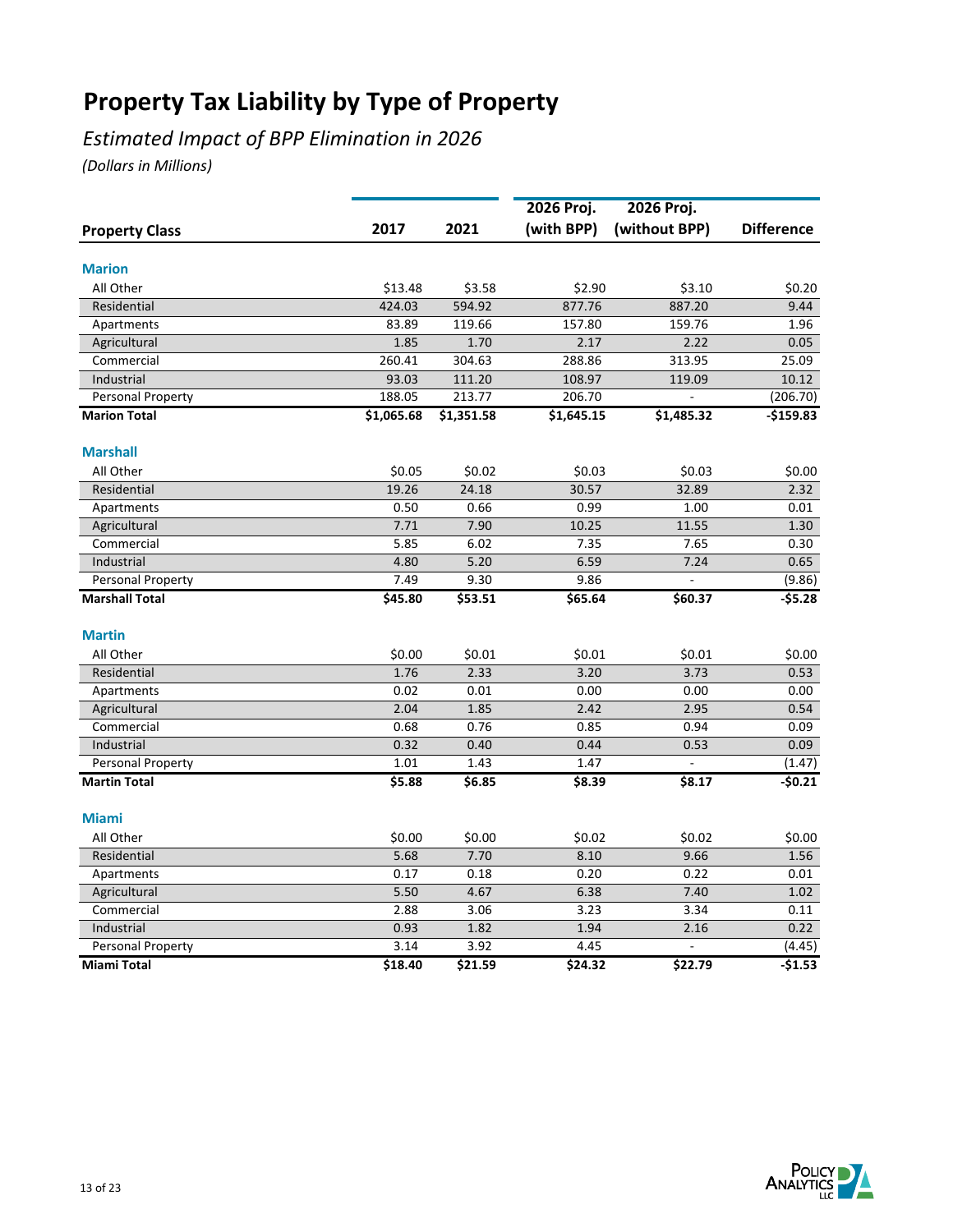## *Estimated Impact of BPP Elimination in 2026*

|                         |          |          | 2026 Proj. | 2026 Proj.     |                   |
|-------------------------|----------|----------|------------|----------------|-------------------|
| <b>Property Class</b>   | 2017     | 2021     | (with BPP) | (without BPP)  | <b>Difference</b> |
| <b>Monroe</b>           |          |          |            |                |                   |
| All Other               | \$0.10   | \$0.12   | \$0.16     | \$0.17         | \$0.01            |
| Residential             | 62.87    | 77.04    | 103.01     | 108.50         | 5.49              |
| Apartments              | 16.70    | 22.64    | 28.15      | 29.82          | 1.67              |
| Agricultural            | 3.00     | 3.37     | 4.35       | 4.67           | 0.32              |
| Commercial              | 33.17    | 39.68    | 44.92      | 47.75          | 2.83              |
| Industrial              | 5.05     | 5.67     | 6.59       | 7.14           | 0.55              |
| Personal Property       | 11.23    | 12.25    | 12.49      |                | (12.49)           |
| <b>Monroe Total</b>     | \$132.33 | \$161.18 | \$199.66   | \$198.05       | $-51.61$          |
| <b>Montgomery</b>       |          |          |            |                |                   |
| All Other               | \$0.03   | \$0.00   | \$0.02     | \$0.02         | \$0.00            |
| Residential             | 7.12     | 14.02    | 18.99      | 21.99          | 2.99              |
| Apartments              | 0.65     | 0.67     | 0.76       | 0.79           | 0.03              |
| Agricultural            | 9.41     | 7.48     | 10.26      | 12.79          | 2.53              |
| Commercial              | 5.96     | 6.31     | 6.59       | 6.83           | 0.24              |
| Industrial              | 3.78     | 4.00     | 4.13       | 4.72           | 0.59              |
| Personal Property       | 12.37    | 13.23    | 12.69      | $\blacksquare$ | (12.69)           |
| <b>Montgomery Total</b> | \$39.39  | \$45.80  | \$53.46    | \$47.14        | $-$6.32$          |
| <b>Morgan</b>           |          |          |            |                |                   |
| All Other               | \$0.07   | \$0.01   | \$0.02     | \$0.03         | \$0.00            |
| Residential             | 20.69    | 25.26    | 34.49      | 37.16          | 2.68              |
| Apartments              | 0.38     | 0.83     | 1.12       | 1.24           | 0.12              |
| Agricultural            | 4.45     | 4.03     | 5.54       | 5.83           | 0.29              |
| Commercial              | 5.11     | 5.17     | 5.67       | 6.25           | 0.58              |
| Industrial              | 1.17     | 1.43     | 1.53       | 1.74           | 0.21              |
| Personal Property       | 4.23     | 5.56     | 5.61       |                | (5.61)            |
| <b>Morgan Total</b>     | \$36.23  | \$42.45  | \$53.99    | \$52.26        | $-51.73$          |
| <b>Newton</b>           |          |          |            |                |                   |
| All Other               | \$0.00   | \$0.00   | \$0.01     | \$0.01         | \$0.00            |
| Residential             | 5.35     | 6.69     | 9.48       | 10.06          | 0.59              |
| Apartments              | 0.05     | 0.06     | 0.08       | 0.08           | 0.00              |
| Agricultural            | 7.75     | 6.05     | 8.04       | 8.96           | 0.92              |
| Commercial              | 1.07     | 1.39     | 1.40       | 1.56           | 0.16              |
| Industrial              | 1.18     | 2.03     | 2.03       | 2.30           | 0.26              |
| Personal Property       | 2.61     | 3.33     | 3.18       |                | (3.18)            |
| <b>Newton Total</b>     | \$18.04  | \$19.60  | \$24.21    | \$22.97        | $-$1.24$          |

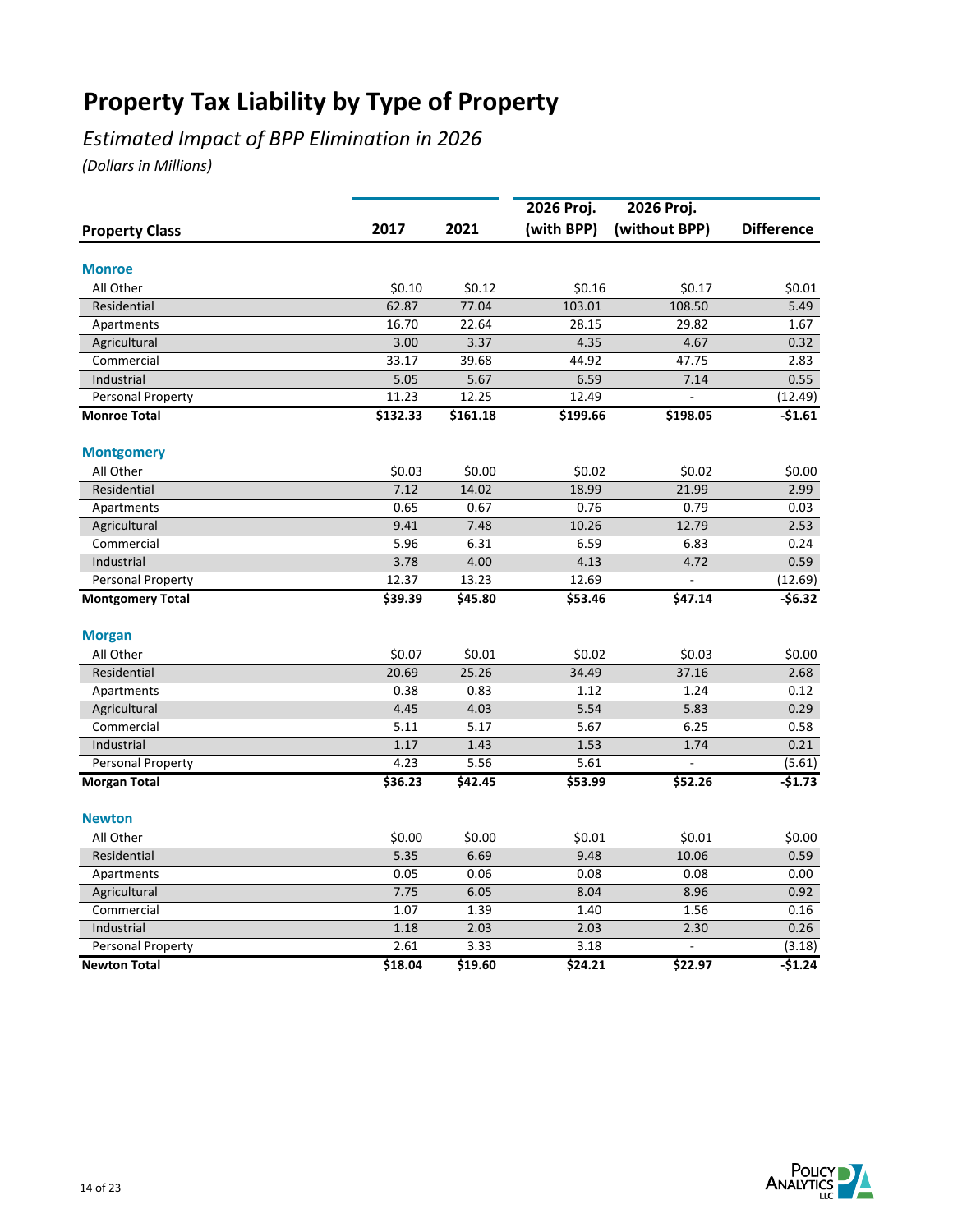## *Estimated Impact of BPP Elimination in 2026*

|                       |         |         | 2026 Proj. | 2026 Proj.    |                   |
|-----------------------|---------|---------|------------|---------------|-------------------|
| <b>Property Class</b> | 2017    | 2021    | (with BPP) | (without BPP) | <b>Difference</b> |
| <b>Noble</b>          |         |         |            |               |                   |
| All Other             | \$0.10  | \$0.04  | \$0.06     | \$0.07        | \$0.01            |
| Residential           | 14.29   | 18.84   | 27.36      | 31.14         | 3.78              |
| Apartments            | 0.56    | 0.66    | 0.86       | 0.90          | 0.03              |
| Agricultural          | 7.28    | 6.92    | 8.75       | 10.11         | 1.36              |
| Commercial            | 4.78    | 5.28    | 6.16       | 7.21          | 1.04              |
| Industrial            | 4.36    | 4.69    | 5.47       | 6.56          | 1.09              |
| Personal Property     | 9.06    | 11.63   | 10.47      |               | (10.47)           |
| <b>Noble Total</b>    | \$40.63 | \$48.26 | \$59.13    | \$55.98       | $-$3.16$          |
| <b>Ohio</b>           |         |         |            |               |                   |
| All Other             | \$0.00  | \$0.00  | \$0.00     | \$0.00        | \$0.00            |
| Residential           | 1.55    | 2.02    | 2.74       | 2.89          | 0.15              |
| Apartments            | 0.07    | 0.06    | 0.07       | 0.08          | 0.00              |
| Agricultural          | 1.31    | 1.26    | 1.65       | 1.74          | 0.09              |
| Commercial            | 0.67    | 0.74    | 0.78       | 0.83          | 0.05              |
| Industrial            | 0.03    | 0.04    | 0.04       | 0.04          | 0.00              |
| Personal Property     | 0.29    | 0.37    | 0.36       | ÷             | (0.36)            |
| <b>Ohio Total</b>     | \$3.94  | \$4.51  | \$5.64     | \$5.57        | $-$0.07$          |
| <b>Orange</b>         |         |         |            |               |                   |
| All Other             | \$0.01  | \$0.03  | \$0.03     | \$0.04        | \$0.00            |
| Residential           | 3.96    | 4.99    | 6.67       | 7.42          | 0.75              |
| Apartments            | 0.34    | 0.31    | 0.40       | 0.40          | 0.00              |
| Agricultural          | 3.94    | 4.09    | 5.26       | 6.09          | 0.83              |
| Commercial            | 3.80    | 5.89    | 6.56       | 8.07          | 1.51              |
| Industrial            | 1.11    | 1.05    | 1.14       | 1.35          | 0.21              |
| Personal Property     | 2.27    | 2.83    | 2.93       |               | (2.93)            |
| <b>Orange Total</b>   | \$15.52 | \$19.30 | \$22.99    | \$23.36       | \$0.37            |
| <b>Owen</b>           |         |         |            |               |                   |
| All Other             | \$0.00  | \$0.01  | \$0.01     | \$0.01        | \$0.00            |
| Residential           | 5.40    | 7.11    | 9.44       | 10.10         | 0.66              |
| Apartments            | 0.12    | 0.11    | 0.15       | 0.15          | 0.01              |
| Agricultural          | 5.53    | 5.11    | 6.41       | 6.90          | 0.50              |
| Commercial            | 1.03    | 1.11    | 1.13       | 1.26          | 0.13              |
| Industrial            | 0.52    | 0.46    | 0.45       | 0.51          | 0.06              |
| Personal Property     | 1.88    | 1.83    | 1.74       |               | (1.74)            |
| <b>Owen Total</b>     | \$14.54 | \$15.77 | 519.33     | \$18.94       | $-50.39$          |

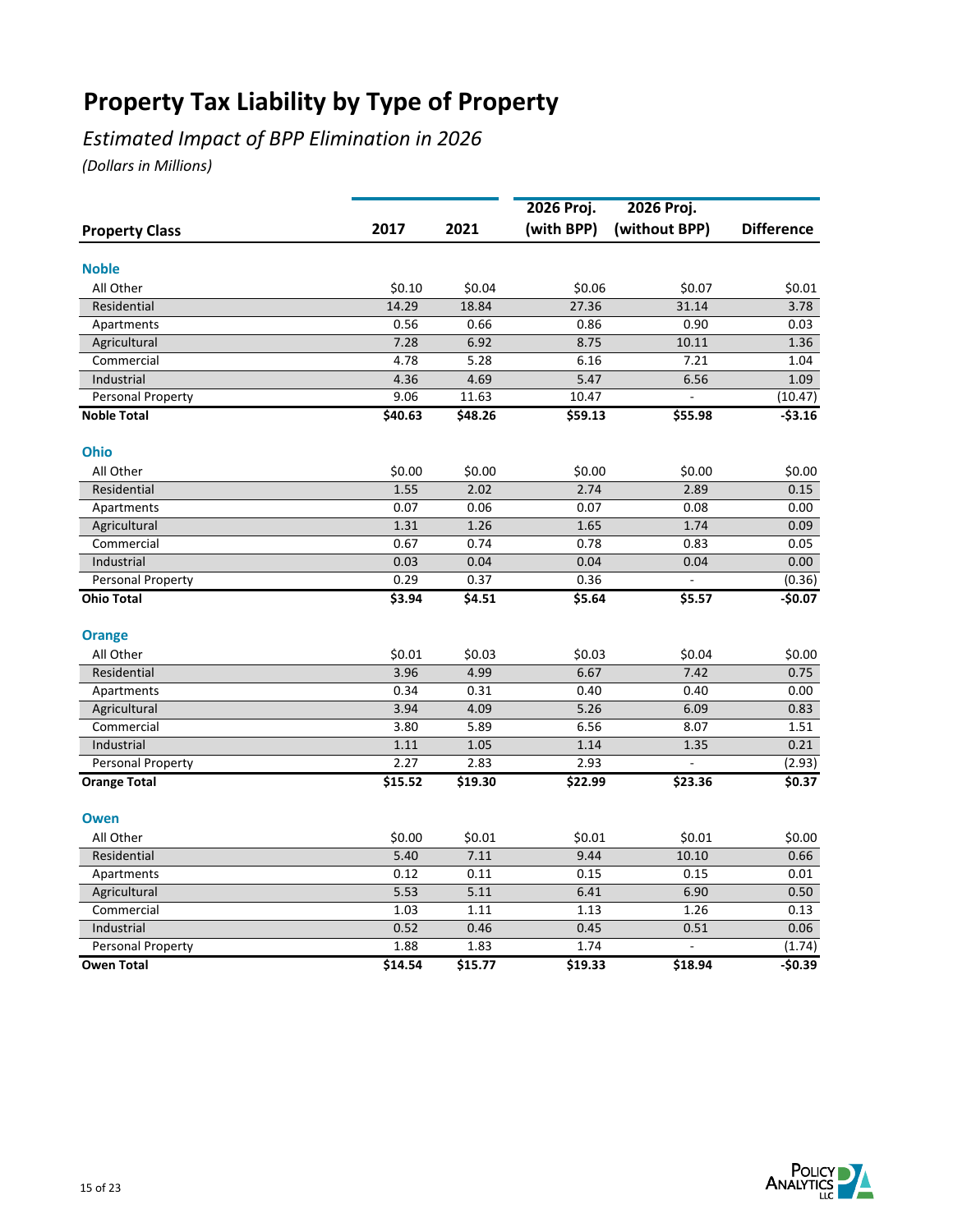## *Estimated Impact of BPP Elimination in 2026*

|                       |          |          | 2026 Proj. | 2026 Proj.    |                   |
|-----------------------|----------|----------|------------|---------------|-------------------|
| <b>Property Class</b> | 2017     | 2021     | (with BPP) | (without BPP) | <b>Difference</b> |
| <b>Parke</b>          |          |          |            |               |                   |
| All Other             | \$0.00   | \$0.00   | \$0.00     | \$0.00        | \$0.00            |
| Residential           | 2.88     | 4.09     | 5.19       | 5.80          | 0.61              |
| Apartments            | 0.06     | 0.07     | 0.09       | 0.09          | 0.00              |
| Agricultural          | 4.80     | 4.88     | 6.21       | 7.05          | 0.84              |
| Commercial            | 0.70     | 0.83     | 0.83       | 0.93          | 0.10              |
| Industrial            | 0.17     | 0.24     | 0.24       | 0.27          | 0.04              |
| Personal Property     | 1.08     | 1.69     | 1.72       |               | (1.72)            |
| <b>Parke Total</b>    | \$9.75   | \$11.87  | \$14.28    | \$14.14       | $-50.14$          |
| <b>Perry</b>          |          |          |            |               |                   |
| All Other             | \$0.01   | \$0.02   | \$0.03     | \$0.03        | \$0.00            |
| Residential           | 4.93     | 5.57     | 7.38       | 7.88          | 0.50              |
| Apartments            | 0.20     | 0.18     | 0.20       | 0.20          | 0.00              |
| Agricultural          | 2.79     | 2.65     | 3.53       | 3.98          | 0.45              |
| Commercial            | 2.03     | 1.98     | 2.18       | 2.22          | 0.03              |
| Industrial            | 1.13     | 1.04     | 1.08       | 1.28          | 0.19              |
| Personal Property     | 3.50     | 4.15     | 4.26       | Ĭ.            | (4.26)            |
| <b>Perry Total</b>    | \$14.61  | \$15.60  | \$18.66    | \$15.58       | $-$3.08$          |
| <b>Pike</b>           |          |          |            |               |                   |
| All Other             | \$0.00   | \$0.00   | \$0.01     | \$0.01        | \$0.00            |
| Residential           | 3.38     | 4.33     | 5.79       | 6.07          | 0.28              |
| Apartments            | 0.13     | 0.11     | 0.13       | 0.13          | $\blacksquare$    |
| Agricultural          | 4.20     | 3.60     | 5.23       | 5.38          | 0.16              |
| Commercial            | 0.66     | 0.70     | 0.79       | 0.82          | 0.03              |
| Industrial            | 1.20     | 1.57     | 1.79       | 2.01          | 0.22              |
| Personal Property     | 5.87     | 4.86     | 4.87       |               | (4.87)            |
| <b>Pike Total</b>     | \$15.56  | \$15.35  | \$18.73    | \$14.42       | $-$4.30$          |
| <b>Porter</b>         |          |          |            |               |                   |
| All Other             | \$0.18   | \$0.21   | \$0.27     | \$0.29        | \$0.02            |
| Residential           | 113.54   | 137.83   | 190.25     | 199.50        | 9.25              |
| Apartments            | 8.05     | 10.60    | 14.48      | 14.71         | 0.23              |
| Agricultural          | 5.84     | 4.89     | 6.24       | 6.81          | 0.57              |
| Commercial            | 31.96    | 33.28    | 31.43      | 34.89         | 3.45              |
| Industrial            | 12.12    | 12.93    | 11.86      | 14.45         | 2.59              |
| Personal Property     | 29.78    | 34.18    | 33.53      |               | (33.53)           |
| <b>Porter Total</b>   | \$201.87 | \$234.37 | \$288.06   | \$270.65      | $-517.42$         |

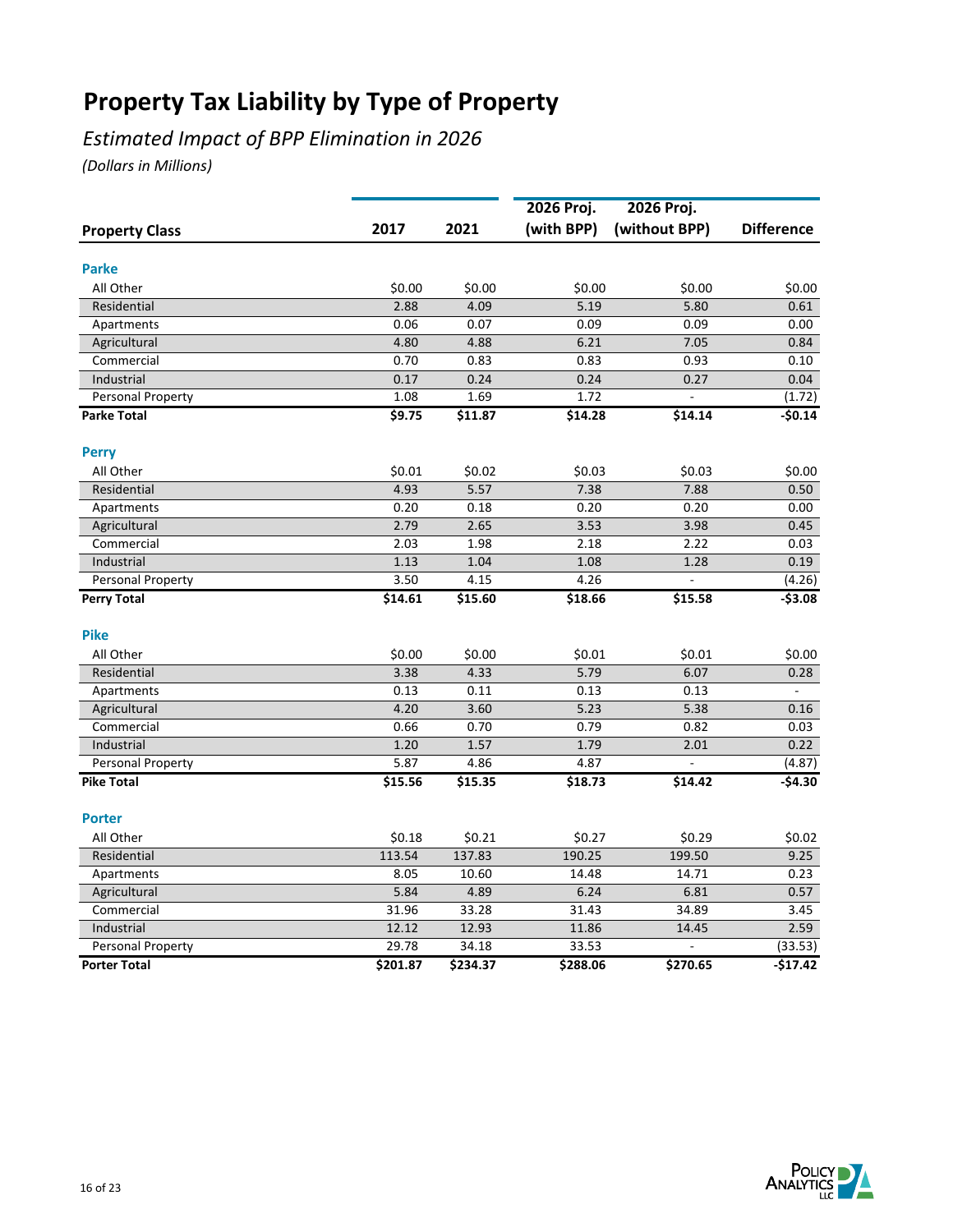## *Estimated Impact of BPP Elimination in 2026*

|                       |         |         | 2026 Proj. | 2026 Proj.     |                    |
|-----------------------|---------|---------|------------|----------------|--------------------|
| <b>Property Class</b> | 2017    | 2021    | (with BPP) | (without BPP)  | <b>Difference</b>  |
|                       |         |         |            |                |                    |
| <b>Posey</b>          |         |         |            |                |                    |
| All Other             | \$0.05  | \$0.03  | \$0.06     | \$0.06         | \$0.00             |
| Residential           | 8.41    | 10.59   | 13.12      | 15.14          | 2.02               |
| Apartments            | 0.21    | 0.20    | 0.25       | 0.26           | 0.00               |
| Agricultural          | 5.93    | 5.52    | 7.64       | 8.80           | 1.16               |
| Commercial            | 2.18    | 2.15    | 2.50       | 2.91           | 0.41               |
| Industrial            | 3.21    | 3.68    | 4.15       | 6.47           | 2.32               |
| Personal Property     | 13.82   | 17.15   | 18.44      | $\overline{a}$ | (18.44)            |
| <b>Posey Total</b>    | \$34.04 | \$39.73 | \$46.49    | \$33.64        | $-$12.85$          |
| <b>Pulaski</b>        |         |         |            |                |                    |
| All Other             | \$0.00  | \$0.00  | \$0.00     | \$0.00         | \$0.00             |
| Residential           | 2.03    | 3.39    | 4.29       | 4.95           | 0.66               |
| Apartments            | 0.04    | 0.08    | 0.09       | 0.10           | 0.01               |
| Agricultural          | 4.91    | 4.72    | 6.25       | 7.33           | 1.08               |
| Commercial            | 0.41    | 0.69    | 0.82       | 0.94           | 0.12               |
| Industrial            | 0.44    | 0.68    | 0.78       | 0.91           | 0.14               |
| Personal Property     | 1.30    | 2.18    | 2.19       |                | (2.19)             |
| <b>Pulaski Total</b>  | \$9.13  | \$11.75 | \$14.42    | \$14.23        | $-50.18$           |
| <b>Putnam</b>         |         |         |            |                |                    |
| All Other             | \$0.03  | \$0.05  | \$0.03     | \$0.04         | \$0.00             |
| Residential           | 7.85    | 10.33   | 12.25      | 14.30          | 2.05               |
| Apartments            | 0.49    | 0.48    | 0.55       | 0.55           | 0.01               |
| Agricultural          | 7.17    | 7.16    | 9.29       | 10.81          | 1.52               |
| Commercial            | 3.21    | 3.44    | 3.71       | 3.95           | 0.23               |
| Industrial            | 2.47    | 2.97    | 3.18       | 3.37           | 0.19               |
| Personal Property     | 5.37    | 7.84    | 8.95       |                | (8.95)             |
| <b>Putnam Total</b>   | \$26.64 | \$32.31 | \$37.96    | \$33.01        | -\$4.95            |
|                       |         |         |            |                |                    |
| <b>Randolph</b>       |         |         |            |                |                    |
| All Other             | \$0.03  | \$0.01  | \$0.05     | \$0.06         | \$0.00             |
| Residential           | 5.60    | 6.82    | 8.24       | 8.84           | 0.61               |
| Apartments            | 0.17    | 0.17    | 0.19       | 0.19           | $\bar{\mathbf{z}}$ |
| Agricultural          | 8.58    | 8.34    | 10.93      | 12.38          | 1.44               |
| Commercial            | 1.75    | 1.80    | 2.11       | 2.16           | 0.05               |
| Industrial            | 1.35    | 1.48    | 1.74       | 1.84           | 0.10               |
| Personal Property     | 3.53    | 4.82    | 5.44       |                | (5.44)             |
| <b>Randolph Total</b> | \$21.06 | \$23.49 | \$28.70    | \$25.46        | $-$ \$3.24         |

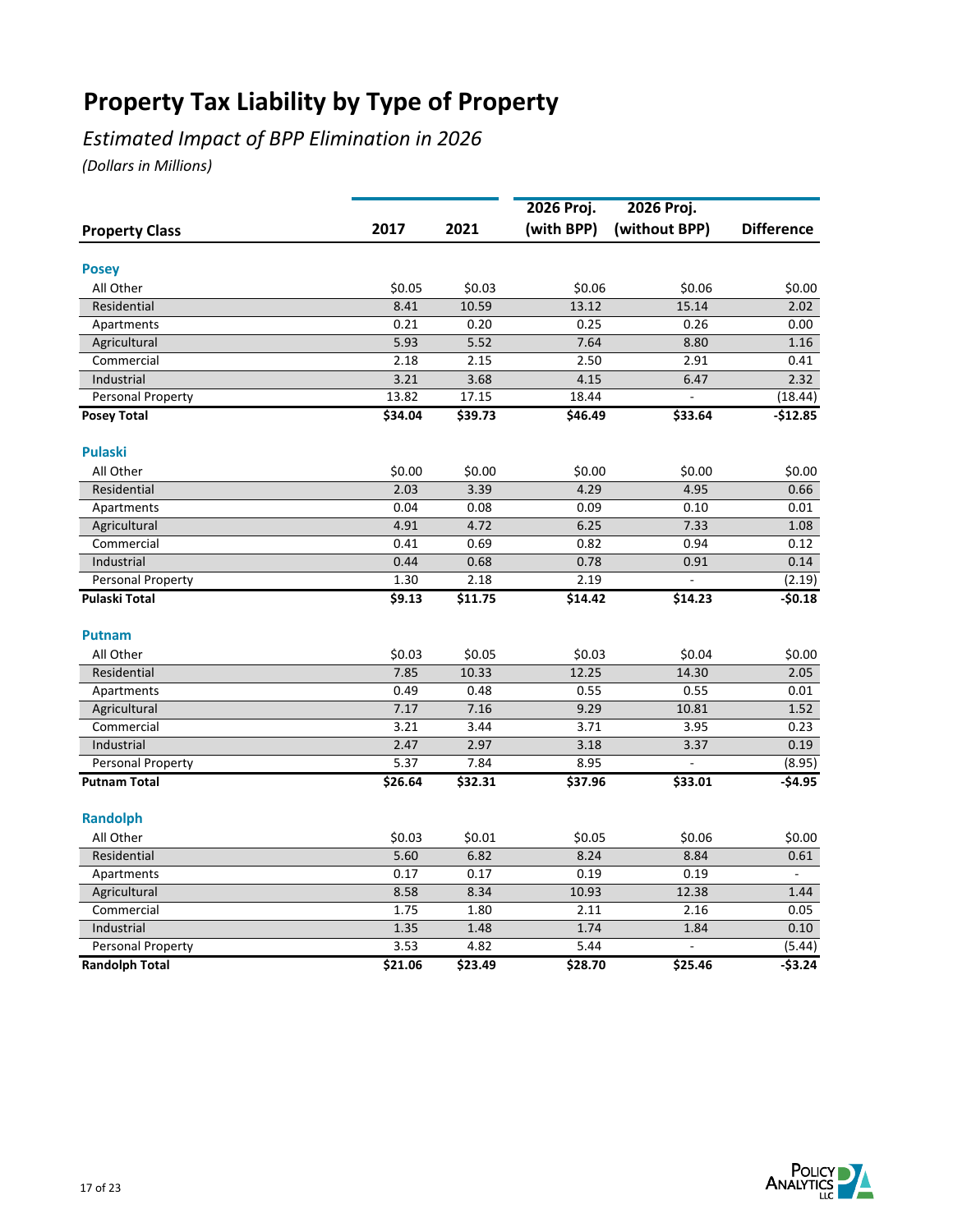## *Estimated Impact of BPP Elimination in 2026*

|                       |          |          | 2026 Proj. | 2026 Proj.     |                   |
|-----------------------|----------|----------|------------|----------------|-------------------|
| <b>Property Class</b> | 2017     | 2021     | (with BPP) | (without BPP)  | <b>Difference</b> |
| <b>Ripley</b>         |          |          |            |                |                   |
| All Other             | \$0.07   | \$0.05   | \$0.06     | \$0.07         | \$0.01            |
| Residential           | 6.57     | 8.72     | 10.35      | 11.20          | 0.85              |
| Apartments            | 0.36     | 0.36     | 0.40       | 0.40           | 0.00              |
| Agricultural          | 6.80     | 6.80     | 8.78       | 9.70           | 0.93              |
| Commercial            | 2.77     | 2.88     | 3.25       | 3.68           | 0.44              |
| Industrial            | 0.95     | 1.13     | 1.31       | 1.55           | 0.24              |
| Personal Property     | 2.85     | 3.14     | 3.55       | $\overline{a}$ | (3.55)            |
| <b>Ripley Total</b>   | \$20.41  | \$23.14  | \$27.70    | \$26.61        | $-$1.09$          |
| <b>Rush</b>           |          |          |            |                |                   |
| All Other             | \$0.04   | \$0.00   | \$0.00     | \$0.00         | \$0.00            |
| Residential           | 3.90     | 5.02     | 6.75       | 7.15           | 0.40              |
| Apartments            | 0.14     | 0.17     | 0.21       | 0.21           | 0.00              |
| Agricultural          | 7.88     | 7.69     | 9.81       | 10.89          | 1.08              |
| Commercial            | 1.38     | 1.57     | 1.68       | 1.70           | 0.02              |
| Industrial            | 0.82     | 0.91     | 0.94       | 0.98           | 0.04              |
| Personal Property     | 2.58     | 3.13     | 3.38       |                | (3.38)            |
| <b>Rush Total</b>     | \$16.75  | \$18.50  | \$22.77    | \$20.93        | $-51.83$          |
| <b>St. Joseph</b>     |          |          |            |                |                   |
| All Other             | \$4.00   | \$1.02   | \$1.15     | \$1.18         | \$0.04            |
| Residential           | 120.40   | 152.75   | 221.82     | 228.16         | 6.34              |
| Apartments            | 15.00    | 17.73    | 22.00      | 22.14          | 0.14              |
| Agricultural          | 10.30    | 8.13     | 10.88      | 11.76          | 0.89              |
| Commercial            | 51.99    | 53.65    | 55.48      | 56.35          | 0.88              |
| Industrial            | 20.53    | 21.16    | 21.52      | 22.27          | 0.75              |
| Personal Property     | 43.65    | 48.42    | 53.42      |                | (53.42)           |
| St. Joseph Total      | \$266.09 | \$303.33 | \$386.25   | \$341.87       | $-$44.39$         |
| <b>Scott</b>          |          |          |            |                |                   |
| All Other             | \$0.04   | \$0.04   | \$0.06     | \$0.07         | \$0.00            |
| Residential           | 6.39     | 7.67     | 9.23       | 9.97           | 0.75              |
| Apartments            | 0.39     | 0.39     | 0.43       | 0.43           | 0.00              |
| Agricultural          | 2.75     | 2.46     | 3.33       | 3.49           | 0.16              |
| Commercial            | 2.74     | 2.87     | 3.02       | 3.07           | 0.05              |
| Industrial            | 1.35     | 1.57     | 1.67       | 1.83           | 0.16              |
| Personal Property     | 3.56     | 3.96     | 4.56       |                | (4.56)            |
| <b>Scott Total</b>    | \$17.32  | \$19.05  | \$22.29    | \$18.84        | $-53.45$          |

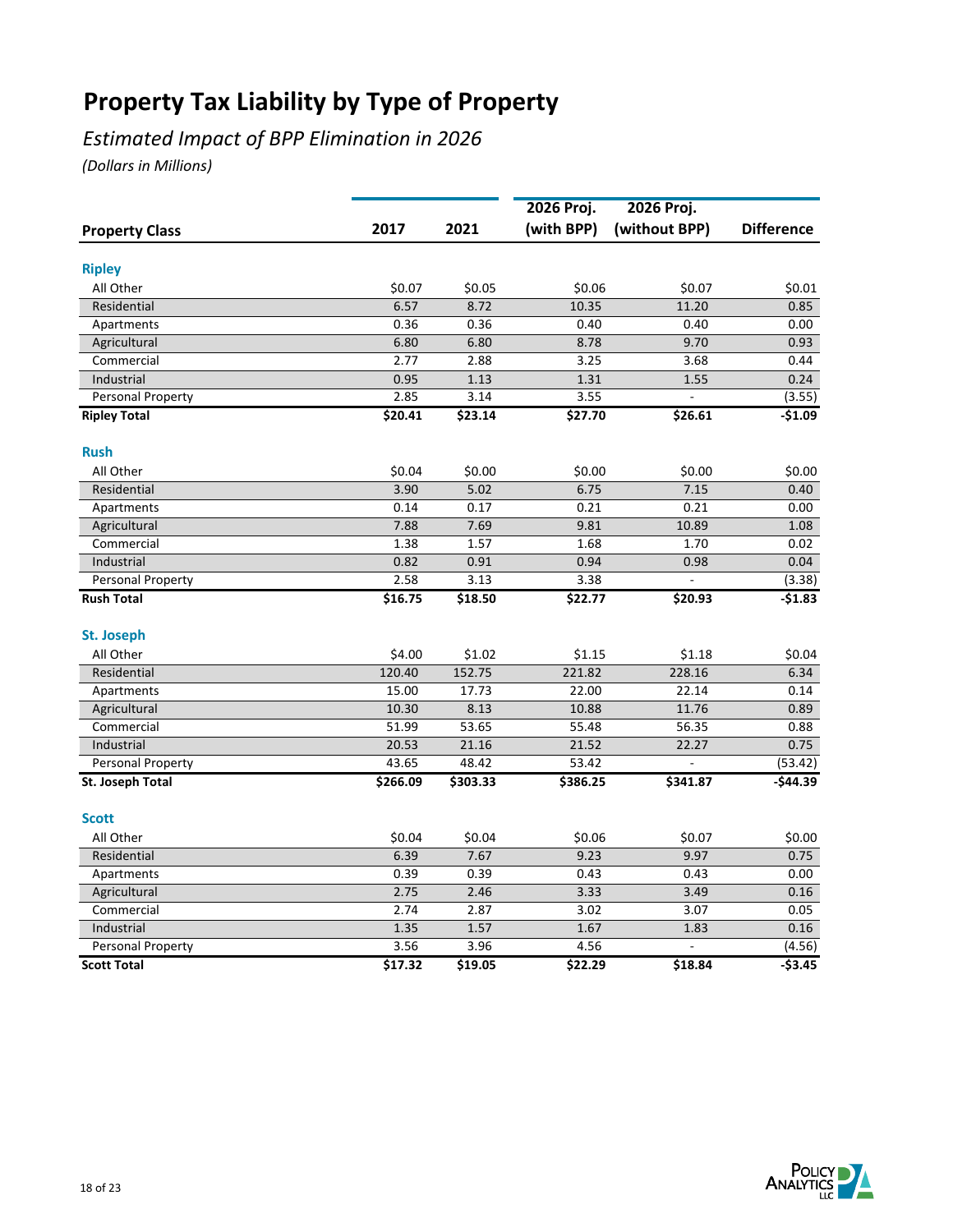## *Estimated Impact of BPP Elimination in 2026*

|                       |         |         | 2026 Proj. | 2026 Proj.    |                   |
|-----------------------|---------|---------|------------|---------------|-------------------|
| <b>Property Class</b> | 2017    | 2021    | (with BPP) | (without BPP) | <b>Difference</b> |
| <b>Shelby</b>         |         |         |            |               |                   |
| All Other             | \$0.00  | \$0.01  | \$0.01     | \$0.01        | \$0.00            |
| Residential           | 14.08   | 18.41   | 22.00      | 24.28         | 2.28              |
| Apartments            | 0.82    | 1.40    | 1.63       | 1.65          | 0.01              |
| Agricultural          | 7.43    | 6.45    | 8.61       | 10.09         | 1.48              |
| Commercial            | 7.61    | 7.95    | 9.59       | 10.31         | 0.72              |
| Industrial            | 4.76    | 5.80    | 7.45       | 8.32          | 0.87              |
| Personal Property     | 11.01   | 13.87   | 14.61      | L.            | (14.61)           |
| <b>Shelby Total</b>   | \$45.79 | \$53.98 | \$63.90    | \$54.66       | $-59.23$          |
| <b>Spencer</b>        |         |         |            |               |                   |
| All Other             | \$0.00  | \$0.02  | \$0.02     | \$0.03        | \$0.01            |
| Residential           | 4.63    | 6.12    | 7.52       | 10.18         | 2.66              |
| Apartments            | 0.07    | 0.08    | 0.10       | 0.10          | 0.01              |
| Agricultural          | 4.75    | 4.60    | 5.99       | 8.77          | 2.79              |
| Commercial            | 1.43    | 1.69    | 1.77       | 2.66          | 0.89              |
| Industrial            | 2.54    | 3.01    | 3.12       | 5.48          | 2.36              |
| Personal Property     | 10.39   | 12.04   | 15.18      |               | (15.18)           |
| <b>Spencer Total</b>  | \$23.85 | \$27.62 | \$33.72    | \$27.22       | $-$6.50$          |
| <b>Starke</b>         |         |         |            |               |                   |
| All Other             | \$0.01  | \$0.05  | \$0.03     | \$0.03        | \$0.00            |
| Residential           | 9.42    | 11.50   | 14.44      | 15.57         | 1.13              |
| Apartments            | 0.09    | 0.09    | 0.10       | 0.10          | 0.00              |
| Agricultural          | 4.57    | 4.00    | 5.17       | 5.62          | 0.45              |
| Commercial            | 1.43    | 1.47    | 1.72       | 1.77          | 0.05              |
| Industrial            | 0.91    | 1.08    | 1.18       | 1.22          | 0.03              |
| Personal Property     | 2.13    | 2.43    | 2.60       |               | (2.60)            |
| <b>Starke Total</b>   | \$18.61 | \$20.70 | \$25.24    | \$24.31       | -\$0.93           |
| <b>Steuben</b>        |         |         |            |               |                   |
| All Other             | \$0.01  | \$0.01  | \$0.02     | \$0.02        | \$0.00            |
| Residential           | 21.99   | 26.88   | 36.36      | 38.56         | 2.20              |
| Apartments            | 0.31    | 0.35    | 0.42       | 0.47          | 0.05              |
| Agricultural          | 2.88    | 2.50    | 3.24       | 3.42          | 0.17              |
| Commercial            | 4.20    | 4.43    | 5.20       | 5.76          | 0.55              |
| Industrial            | 2.03    | 2.26    | 2.68       | 3.13          | 0.44              |
| Personal Property     | 3.99    | 3.95    | 3.88       |               | (3.88)            |
| <b>Steuben Total</b>  | \$35.55 | \$40.57 | \$51.81    | \$51.35       | $-50.46$          |

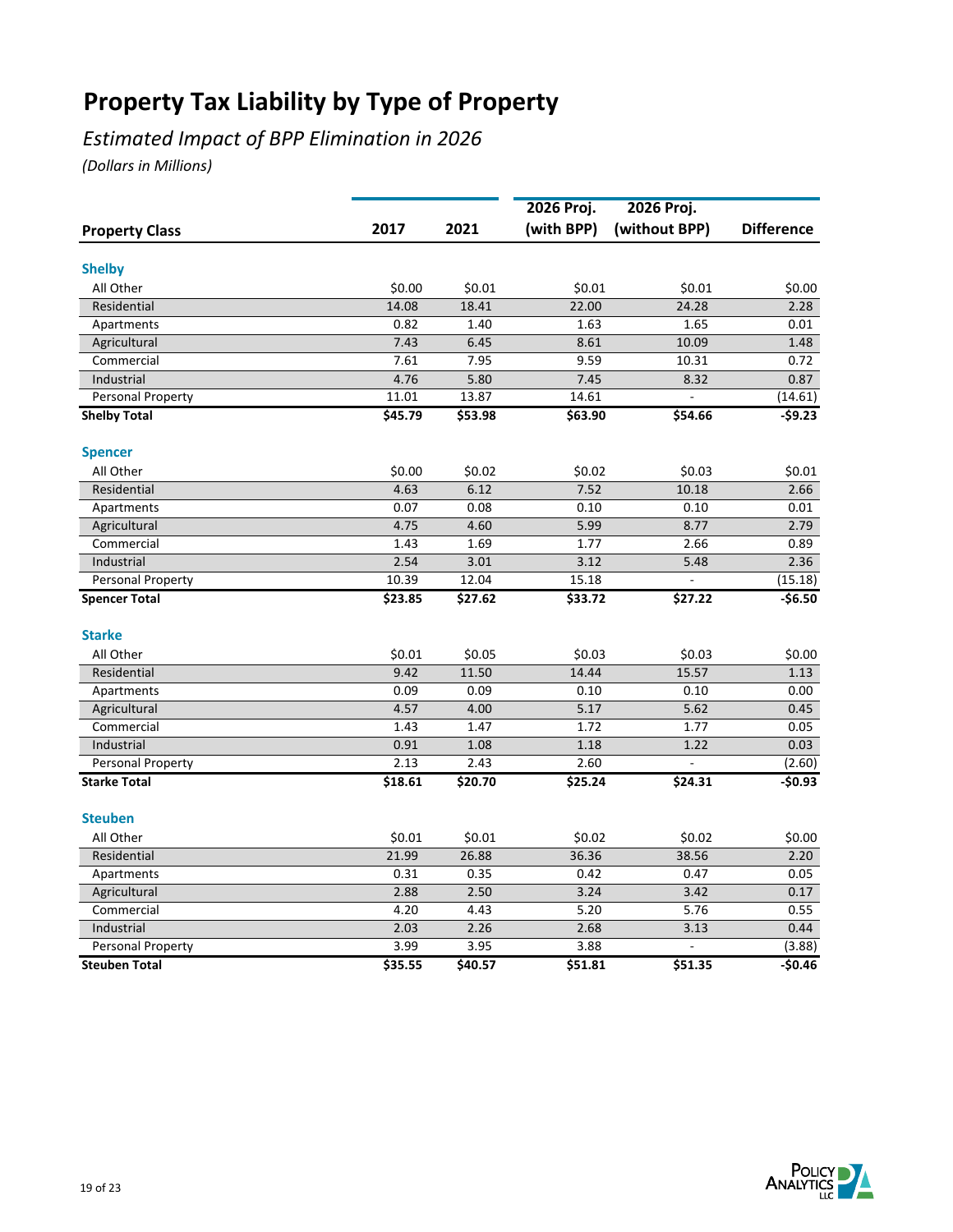### *Estimated Impact of BPP Elimination in 2026*

|                          |          |              | 2026 Proj.   | 2026 Proj.             |                   |
|--------------------------|----------|--------------|--------------|------------------------|-------------------|
| <b>Property Class</b>    | 2017     | 2021         | (with BPP)   | (without BPP)          | <b>Difference</b> |
|                          |          |              |              |                        |                   |
| <b>Sullivan</b>          |          |              |              |                        |                   |
| All Other                | \$0.01   | \$0.01       | \$0.03       | \$0.03                 | \$0.00            |
| Residential              | 3.88     | 4.75         | 6.15         | 6.98                   | 0.83              |
| Apartments               | 0.17     | 0.19         | 0.22         | 0.22                   | 0.00              |
| Agricultural             | 6.74     | 5.80         | 8.09         | 8.66                   | 0.56              |
| Commercial               | 1.08     | 1.15         | 1.44         | 1.71                   | 0.27              |
| Industrial               | 1.15     | 1.04         | 1.13         | 1.56                   | 0.44              |
| Personal Property        | 7.03     | 9.09         | 9.90         |                        | (9.90)            |
| <b>Sullivan Total</b>    | \$20.16  | \$22.14      | \$27.04      | \$19.16                | -\$7.88           |
| <b>Switzerland</b>       |          |              |              |                        |                   |
| All Other                | \$0.01   | \$0.01       | \$0.01       | \$0.02                 | \$0.00            |
| Residential              | 1.54     | 1.80         | 2.23         | 2.53                   | 0.30              |
| Apartments               | 0.06     | 0.06         | 0.06         | 0.06                   | 0.00              |
| Agricultural             | 2.21     | 2.21         | 2.99         | 3.51                   | 0.52              |
| Commercial               | 1.51     | 1.57         | 1.80         | 2.11                   | 0.31              |
| Industrial               | 0.22     | 0.25         | 0.29         | 0.34                   | 0.05              |
| Personal Property        | 0.68     | 1.03         | 1.33         | $\overline{a}$         | (1.33)            |
| <b>Switzerland Total</b> | \$6.24   | \$6.94       | \$8.72       | \$8.57                 | $-50.15$          |
| <b>Tippecanoe</b>        |          |              |              |                        |                   |
| All Other                | \$0.57   | \$0.37       | \$0.29       | \$0.33                 | \$0.04            |
| Residential              | 60.98    | 74.89        | 100.33       | 107.80                 | 7.47              |
| Apartments               | 21.72    | 30.30        | 38.87        | 39.59                  | 0.72              |
| Agricultural             | 8.28     | 6.68         | 8.68         | 9.91                   | 1.23              |
| Commercial               | 38.60    | 51.43        | 60.34        | 68.91                  | 8.57              |
| Industrial               | 7.48     | 8.98         | 10.46        | 12.43                  | 1.97              |
| Personal Property        | 33.70    | 38.12        | 39.33        |                        | (39.33)           |
| <b>Tippecanoe Total</b>  | \$171.60 | \$211.11     | \$258.31     | \$238.97               | $-$19.34$         |
| <b>Tipton</b>            |          |              |              |                        |                   |
| All Other                | \$0.02   | \$0.05       | \$0.05       | \$0.05                 | \$0.00            |
| Residential              | 4.10     | 5.31         | 7.36         | 8.41                   | 1.05              |
| Apartments               | 0.11     | 0.12         | 0.17         | 0.17                   | 0.01              |
| Agricultural             | 6.19     | 5.10         | 6.66         | 8.20                   | 1.54              |
| Commercial               |          |              |              |                        |                   |
|                          | 1.09     | 1.10         | 1.18         | 1.21                   | 0.03              |
| Industrial               | 1.55     | 1.69<br>5.28 | 1.69<br>5.44 | 1.93<br>$\overline{a}$ | 0.23              |
| Personal Property        | 3.80     |              |              |                        | (5.44)            |
| <b>Tipton Total</b>      | \$16.90  | \$18.67      | \$22.55      | \$19.98                | $-$2.57$          |

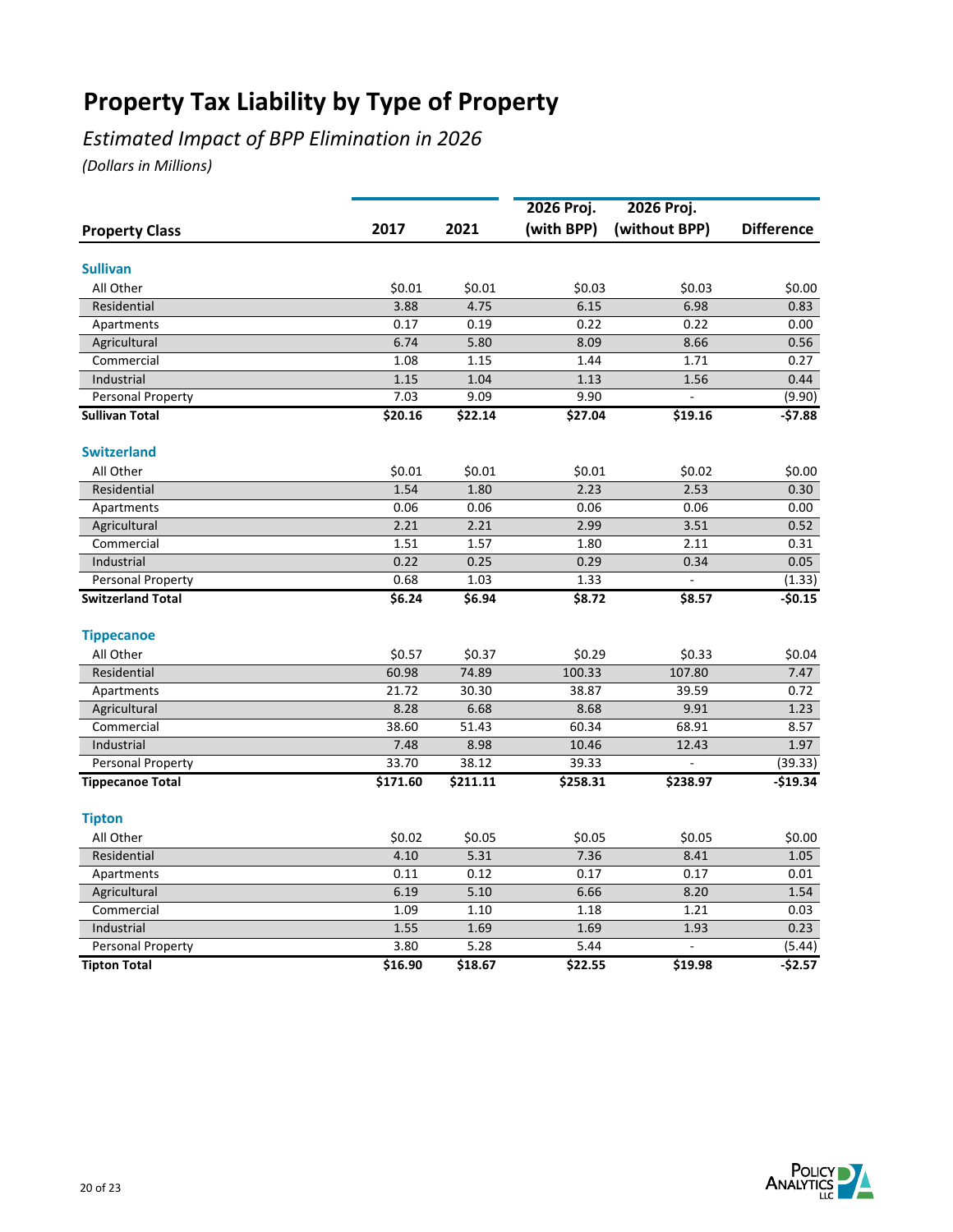## *Estimated Impact of BPP Elimination in 2026*

|                          |          |          | 2026 Proj. | 2026 Proj.     |                   |  |
|--------------------------|----------|----------|------------|----------------|-------------------|--|
| <b>Property Class</b>    | 2017     | 2021     | (with BPP) | (without BPP)  | <b>Difference</b> |  |
| <b>Union</b>             |          |          |            |                |                   |  |
| All Other                | \$0.00   | \$0.00   | \$0.01     | \$0.01         | \$0.00            |  |
| Residential              | 2.10     | 2.56     | 3.13       | 3.41           | 0.28              |  |
| Apartments               | 0.07     | 0.07     | 0.08       | 0.08           | 0.00              |  |
| Agricultural             | 3.34     | 2.94     | 3.72       | 4.17           | 0.45              |  |
| Commercial               | 0.41     | 0.43     | 0.46       | 0.48           | 0.03              |  |
| Industrial               | 0.06     | 0.07     | 0.07       | 0.08           | 0.01              |  |
| Personal Property        | 0.84     | 1.12     | 1.16       |                | (1.16)            |  |
| <b>Union Total</b>       | \$6.82   | \$7.20   | \$8.62     | \$8.23         | -\$0.39           |  |
|                          |          |          |            |                |                   |  |
| <b>Vanderburgh</b>       |          |          |            |                |                   |  |
| All Other                | \$1.37   | \$0.85   | \$1.04     | \$1.05         | \$0.02            |  |
| Residential              | 77.24    | 86.00    | 100.54     | 103.89         | 3.34              |  |
| Apartments               | 8.94     | 9.76     | 11.02      | 11.17          | 0.15              |  |
| Agricultural             | 3.12     | 3.41     | 4.40       | 4.59           | 0.19              |  |
| Commercial               | 50.22    | 51.66    | 52.84      | 54.15          | 1.30              |  |
| Industrial               | 16.06    | 16.39    | 16.85      | 17.88          | 1.03              |  |
| Personal Property        | 35.14    | 37.32    | 42.08      | $\overline{a}$ | (42.08)           |  |
| <b>Vanderburgh Total</b> | \$192.40 | \$205.76 | \$228.80   | \$192.72       | $-536.08$         |  |
| <b>Vermillion</b>        |          |          |            |                |                   |  |
| All Other                | \$0.04   | \$0.00   | \$0.01     | \$0.01         | \$0.00            |  |
| Residential              | 4.35     | 5.47     | 7.11       | 7.91           | 0.81              |  |
| Apartments               | 0.08     | 0.07     | 0.08       | 0.08           | 0.00              |  |
| Agricultural             | 4.31     | 3.37     | 4.79       | 5.09           | 0.30              |  |
| Commercial               | 1.05     | 0.99     | 1.10       | 1.23           | 0.13              |  |
| Industrial               | 1.02     | 1.29     | 1.38       | 1.96           | 0.57              |  |
| Personal Property        | 6.31     | 7.35     | 8.41       |                | (8.41)            |  |
| <b>Vermillion Total</b>  | \$17.19  | \$18.57  | \$22.88    | \$16.28        | $-56.60$          |  |
| <b>Vigo</b>              |          |          |            |                |                   |  |
| All Other                | \$0.59   | \$0.80   | \$3.38     | \$3.41         | \$0.03            |  |
| Residential              | 35.91    | 42.64    | 49.17      | 50.70          | 1.54              |  |
| Apartments               | 3.90     | 5.92     | 6.20       | 6.21           | 0.00              |  |
| Agricultural             | 7.07     | 6.33     | 8.64       | 8.96           | 0.32              |  |
| Commercial               | 16.46    | 22.18    | 23.55      | 24.66          | 1.12              |  |
| Industrial               | 7.04     | 7.52     | 7.58       | 8.23           | 0.65              |  |
| Personal Property        | 24.57    | 25.58    | 26.87      |                | (26.87)           |  |
| <b>Vigo Total</b>        | \$95.73  | \$111.26 | \$125.52   | \$102.18       | $-523.34$         |  |
|                          |          |          |            |                |                   |  |

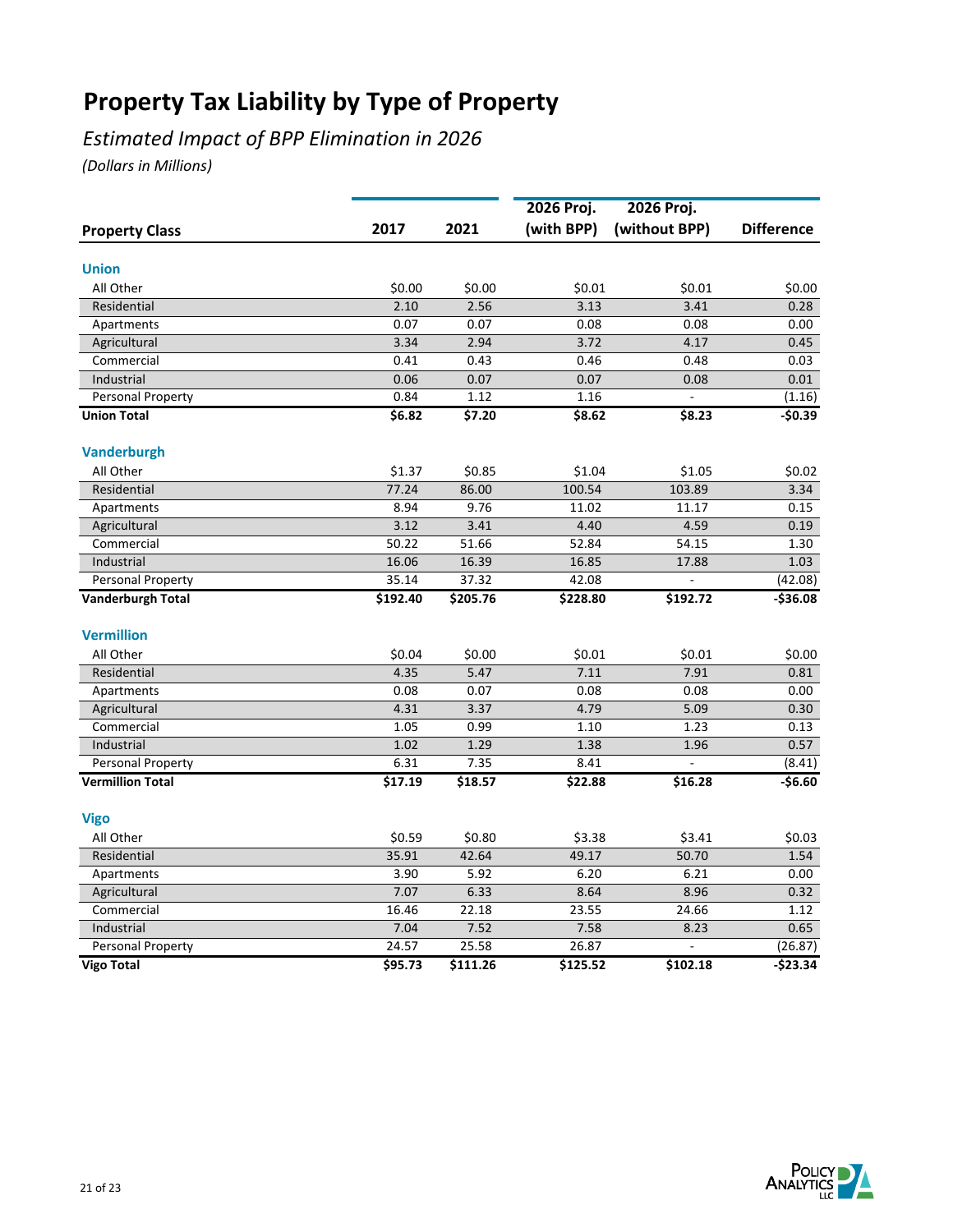## *Estimated Impact of BPP Elimination in 2026*

|                         |              |              | 2026 Proj.   | 2026 Proj.               |                   |
|-------------------------|--------------|--------------|--------------|--------------------------|-------------------|
| <b>Property Class</b>   | 2017         | 2021         | (with BPP)   | (without BPP)            | <b>Difference</b> |
| <b>Wabash</b>           |              |              |              |                          |                   |
| All Other               | \$0.00       | \$0.13       | \$0.15       | \$0.15                   | \$0.00            |
| Residential             | 5.39         | 8.56         | 11.30        | 12.61                    | 1.31              |
|                         | 0.28         | 0.26         | 0.30         | 0.30                     | 0.00              |
| Apartments              | 5.37         |              | 6.52         | 7.69                     |                   |
| Agricultural            |              | 5.08         |              |                          | 1.18              |
| Commercial              | 3.40         | 3.74         | 4.32         | 4.51                     | 0.18              |
| Industrial              | 1.95<br>5.00 | 2.07<br>6.05 | 2.31<br>6.96 | 2.40<br>$\overline{a}$   | 0.09              |
| Personal Property       |              |              |              |                          | (6.96)            |
| <b>Wabash Total</b>     | \$21.42      | \$25.92      | \$31.87      | \$27.68                  | -\$4.20           |
| <b>Warren</b>           |              |              |              |                          |                   |
| All Other               | \$0.00       | \$0.00       | \$0.00       | \$0.01                   | \$0.00            |
| Residential             | 1.79         | 2.47         | 2.94         | 3.27                     | 0.32              |
| Apartments              | 0.03         | 0.03         | 0.03         | 0.03                     | 0.00              |
| Agricultural            | 5.51         | 5.33         | 6.80         | 7.60                     | 0.80              |
| Commercial              | 0.26         | 0.39         | 0.41         | 0.48                     | 0.06              |
| Industrial              | 0.31         | 0.45         | 0.47         | 0.54                     | 0.07              |
| Personal Property       | 1.16         | 1.41         | 1.48         | $\overline{\phantom{a}}$ | (1.48)            |
| <b>Warren Total</b>     | \$9.06       | 510.08       | \$12.14      | \$11.92                  | $-50.22$          |
| <b>Warrick</b>          |              |              |              |                          |                   |
| All Other               | \$1.61       | \$0.77       | \$0.80       | \$0.91                   | \$0.11            |
| Residential             | 28.85        | 36.49        | 48.34        | 54.14                    | 5.81              |
| Apartments              | 1.30         | 1.86         | 2.48         | 2.80                     | 0.32              |
| Agricultural            | 3.56         | 3.09         | 4.08         | 4.73                     | 0.65              |
| Commercial              | 4.81         | 6.77         | 8.37         | 9.33                     | 0.96              |
| Industrial              | 2.11         | 2.78         | 3.09         | 3.64                     | 0.56              |
| Personal Property       | 9.80         | 9.94         | 9.82         |                          | (9.82)            |
| <b>Warrick Total</b>    | \$52.16      | \$61.85      | 576.98       | \$75.54                  | $-$1.43$          |
|                         |              |              |              |                          |                   |
| <b>Washington</b>       |              |              |              |                          |                   |
| All Other               | \$0.01       | \$0.01       | \$0.13       | \$0.13                   | \$0.00            |
| Residential             | 5.86         | 8.26         | 10.30        | 10.90                    | 0.60              |
| Apartments              | 0.16         | 0.17         | 0.20         | 0.20                     | 0.00              |
| Agricultural            | 7.85         | 7.80         | 10.15        | 10.75                    | 0.60              |
| Commercial              | 1.80         | 2.31         | 2.61         | 2.67                     | 0.06              |
| Industrial              | 0.53         | 0.54         | 0.61         | 0.64                     | 0.03              |
| Personal Property       | 2.78         | 3.42         | 3.68         | $\overline{a}$           | (3.68)            |
| <b>Washington Total</b> | \$19.05      | \$22.58      | \$27.68      | \$25.29                  | $-52.38$          |